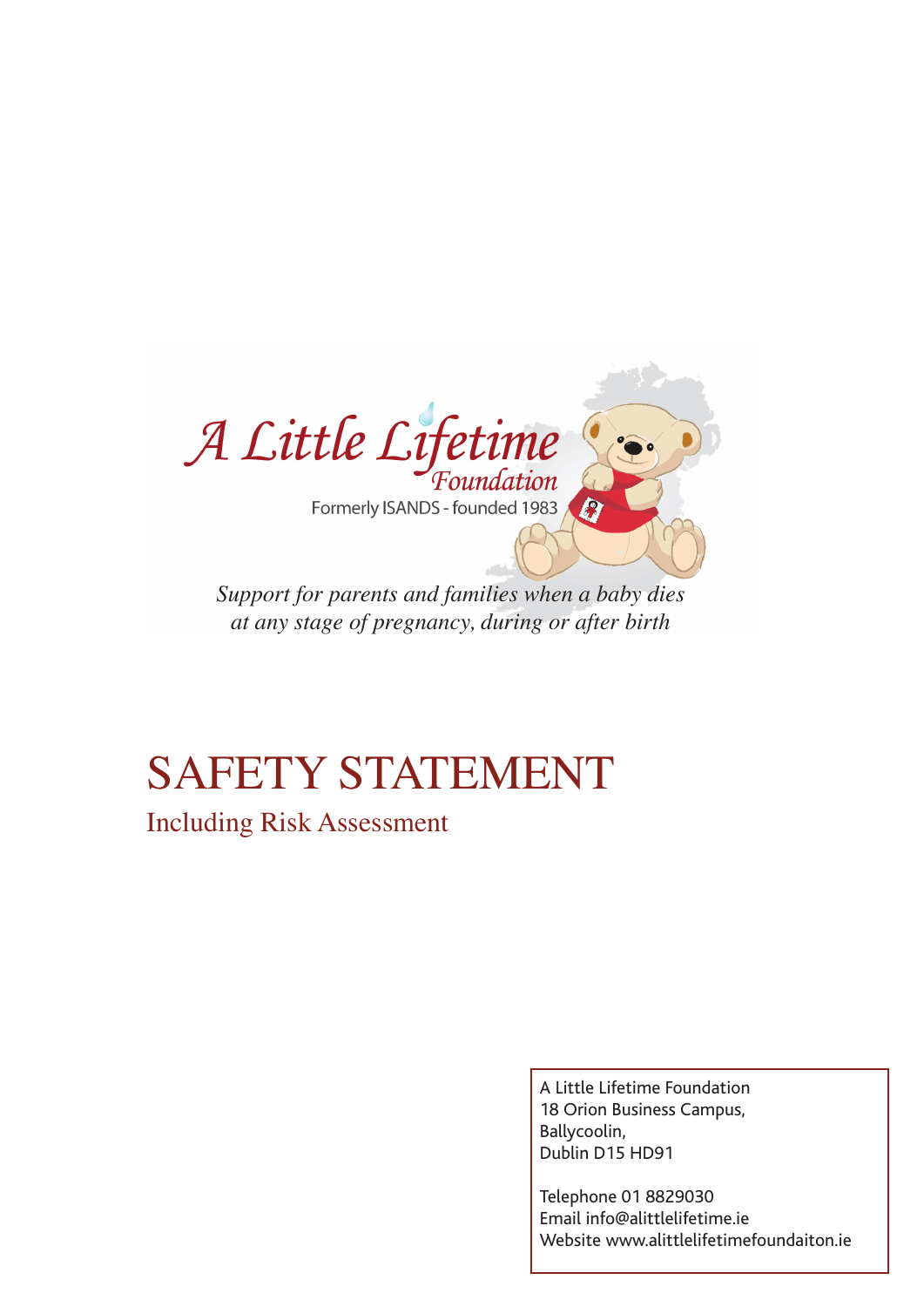## **Contents**

- 1.0 Health & Safety Policy
- 2.0 Roles & Responsibilities
- 3.0 Consultation & Participation
- 4.0 Safety Representative
- 5.0 Contractor Responsibilities
- 6.0 Visitors
- 7.0 Persons Responsible for Performing Tasks
- 8.0 Accident Reporting & Investigation
- 9.0 Dangerous Occurrence Reporting
- 10.0 Welfare Facilities & Workplace Requirements
- 11.0 Personal Protective Equipment (PPE)
- 12.0 Emergency Procedures
- 13.0 First Aid
- 14.0 Pregnant At Work
- 15.0 Young Workers
- 16.0 Work Related Stress & Dignity at Work
- 17.0 Forms, Records & Registers
- 18.0 Our Risk Assessments
- 19.0 Action List

Appendix – Forms & Registers

- Form 1.1 Responsibilities & Other Arrangements
- Form 1.2 List of Persons Identified as Being Responsible for Health & Safety Tasks
- Form 1.3 Personal Protective Equipment Register
- Form 1.4 Training Register
- Form 1.5 Emergency Information
- Form 1.6 Accident Investigation Form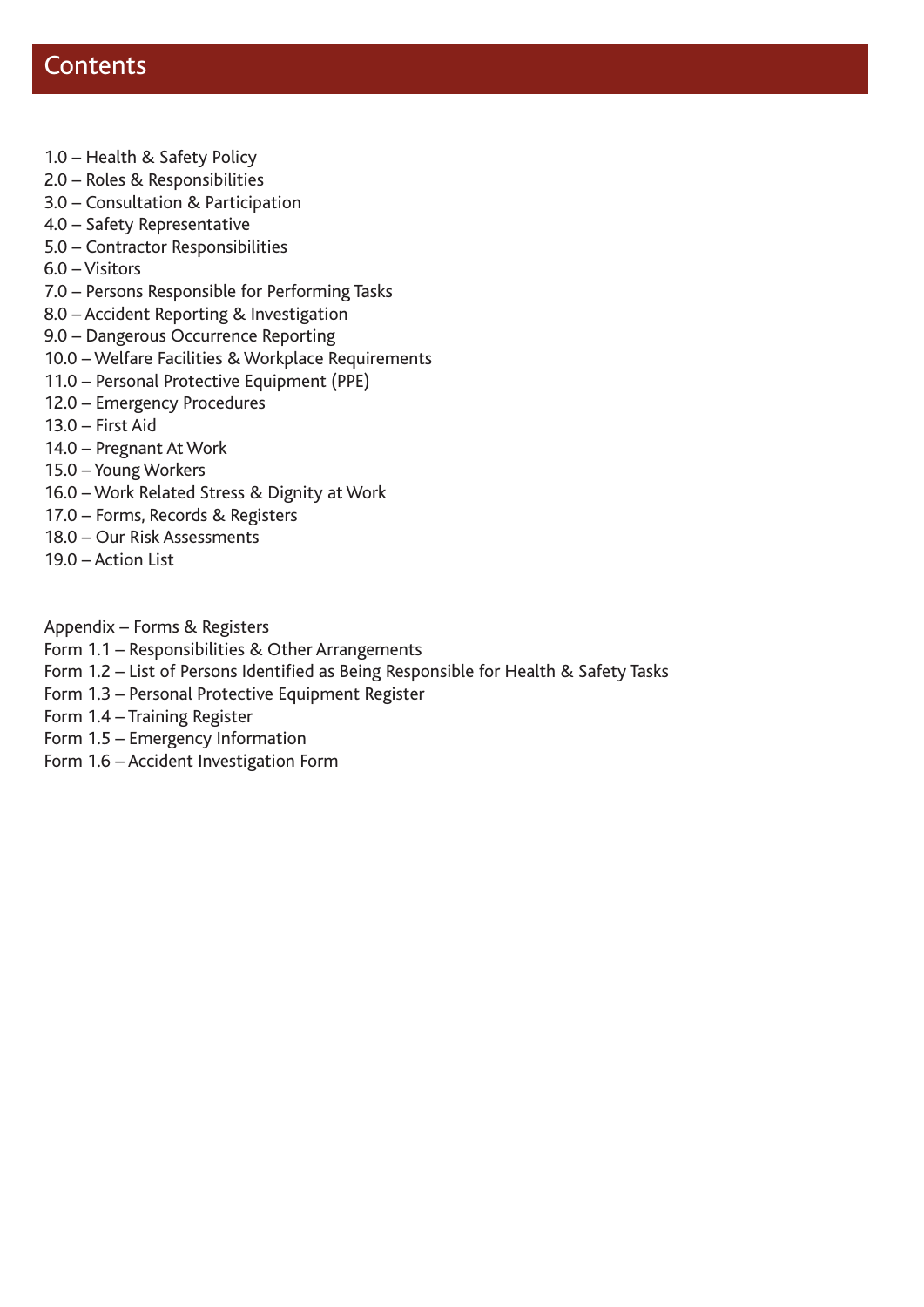## 1.0 Health & Safety Policy

We of A Little Lifetime Foundation are committed to working in accordance with the provisions of the Safety, Health and Welfare at Work Act 2005 and other associated legislation. We are fulfilling our statutory obligations to manage and co-ordinate workplace safety and health and, as far as is reasonably practicable, commit ourselves to ensuring that:

- Work activities are managed to ensure the safety, health and welfare of our employees/volunteers.
- Our Safety Statement is being maintained and updated, and written risk assessments are being carried out and reviewed as required and brought to the attention of all employees/volunteers at least annually.
- • Identified protective and preventive measures are implemented and maintained.
- • Improper conduct likely to put an employee's/volunteers safety and health at risk is prevented.
- A safe place of work is provided that is adequately designed and maintained.
- A safe means of access and egress is provided.
- Safe plant and equipment are provided.
- Safe systems of work are provided.
- • Risks to health from any article or substance are prevented.
- Appropriate information, instruction, training and supervision are provided.
- Where hazards cannot be eliminated suitable protective clothing and equipment are provided.
- Emergency plans are prepared and revised.
- Welfare facilities are provided and adequately maintained.
- Competent personnel who can advise and assist in securing the safety, health and welfare our employees are employed when required.

 $\mathbb{S}$   $\mathbb{S}$   $\mathbb{S}$   $\mathbb{S}$   $\mathbb{S}$   $\mathbb{S}$   $\mathbb{S}$ 

Date:  $15th$  Jue  $20th$ 

Position: Sizety Representative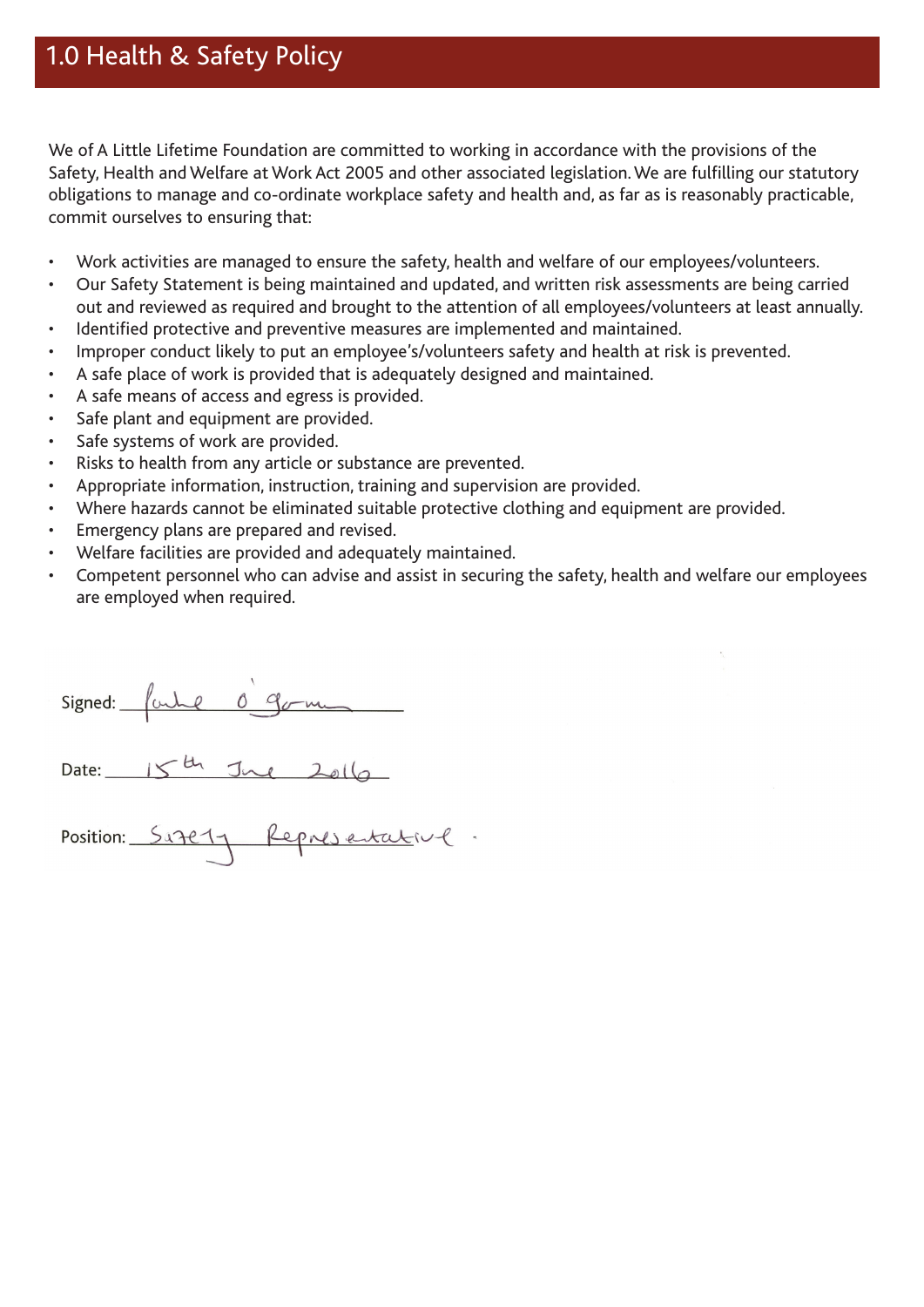Employer's/charity's responsibilities include:

- Managing and conducting work activities in ways that ensure the safety, health and welfare of employees/ volunteers and others who may be affected.
- Providing a safe place of work that is adequately designed and maintained.
- Providing safe means of access and egress for the place of work.
- Providing safe plant, equipment and machinery.
- Providing safe systems of work (e.g. operating procedures).
- Preventing improper conduct, which is likely to put an employee's safety and health at risk.
- Preventing risk to health from any article or substance (including plant, tools, machinery, chemical substances and equipment) as applicable to the place of work.
- • Providing appropriate information, instruction, training and supervision, taking account of the employee's capabilities, when an employee begins work or is transferred to new tasks, and when new technology is introduced.
- Providing suitable protective clothing and equipment where hazards cannot be eliminated.
- Preparing and revising emergency plans.
- Designating staff to take on emergency duties as necessary.
- Providing and maintaining welfare facilities (e.g. toilets, changing rooms, canteen area, etc.).
- Providing, where necessary, a competent person to advise and assist us in securing the safety, health and welfare of all of our employees.

Employee's/volunteers responsibilities are to:

- Comply with relevant health and safety legislation.
- Ensure that you are not under the influence of an intoxicant while at work as this could endanger your safety, health and welfare or that of others.
- Do not engage in improper conduct or other behaviour that is likely to endanger your safety, health and welfare or that of others.
- Co-operate with your employer and any other person to help them comply with their legal duties.
- Use in the manner prescribed to provide the protection intended, any suitable appliance, protective clothing, convenience, equipment or other means provided (whether for your use alone or for use in common with others) for securing your safety, health and welfare while at work.
- Report to your employer or immediate supervisor, without unreasonable delay, any defects of which you become aware in plant, equipment, place of work or system of work that might endanger the safety, health or welfare at work of any employee or that of any other person.
- • Not to intentionally or recklessly, interfere with or misuse any appliance, protective clothing, convenience, or equipment provided in pursuance of any of the relevant statutory provisions or otherwise, for securing the safety, health and welfare of persons arising out of work activities.
- • Attend any training as may be required of or as may be prescribed to you involving safety, health and welfare at work or relating to work carried out by you.

Further Information

Note:

- Form 1.1 Responsibilities & Other Arrangements
- Form 1.2 List of Persons identified as Being Responsible for Health & Safety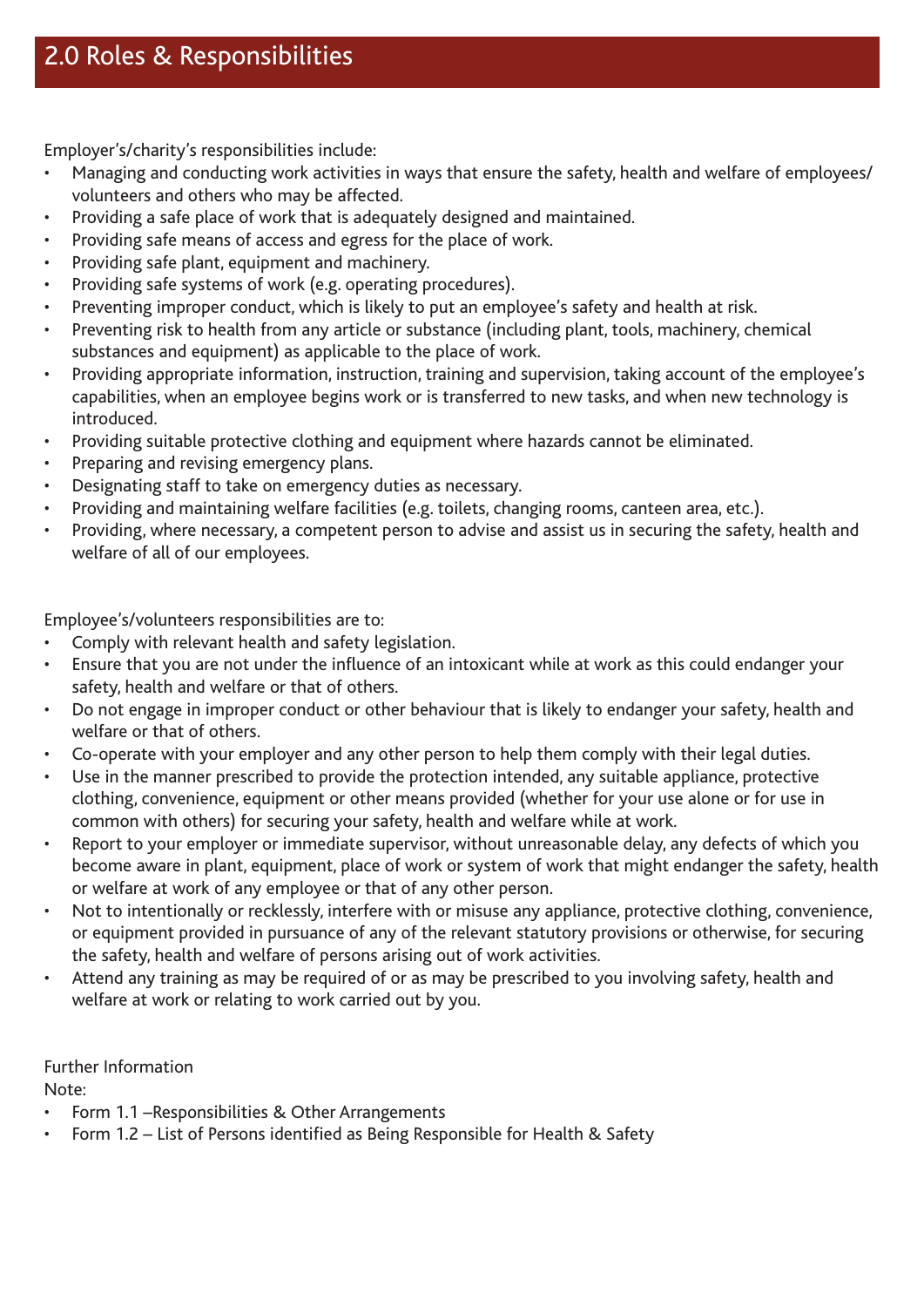We recognise that employee/volunteer involvement in health and safety is an integral part of our safety management system. We are committed to providing adequate and appropriate consultation and welcome the views of all employees/volunteers on issues relating to health and safety.

Furthermore, should any of our employees/volunteers raise any matters relating to their health and safety that are connected in any way to our work activities we will consider such matters and will endeavour to take any action that we consider necessary or appropriate to deal with the matters raised.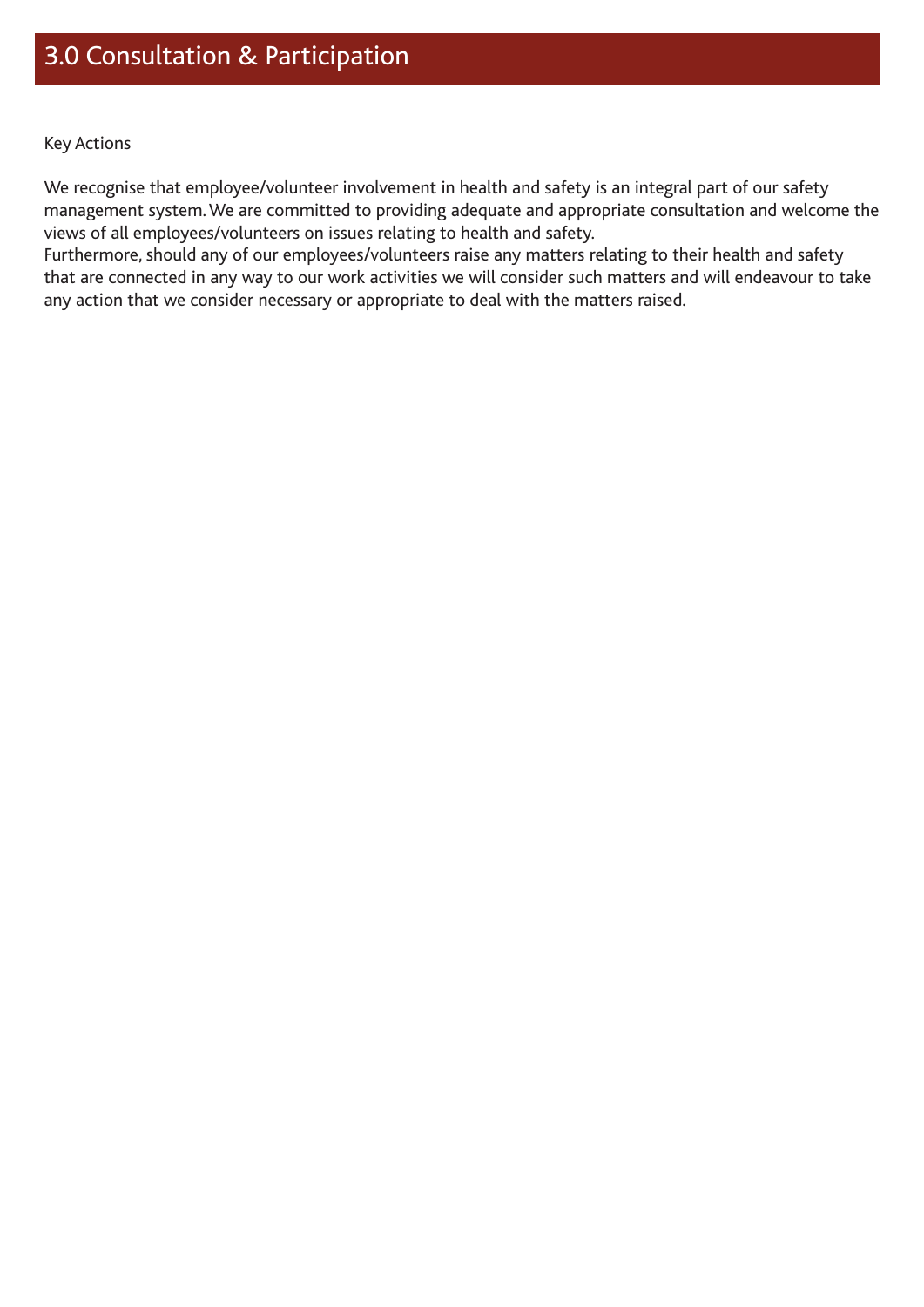Our employees/volunteers shall be facilitated if they wish to select and appoint a Safety Representative. The appointed Safety Representative can consult and make representations to management on health and safety matters relating to the workplace. The purpose of these representations and consultations is to:

- Prevent accidents and ill health:
- Help highlight problems; and
- • Help identify solutions.

When the Safety Representative makes representations, we will consider these and act on them when it is appropriate to do so.

The functions of our Safety Representative include:

- • Having given reasonable notice to the employer/charity, regular inspection of the workplace according to a schedule agreed between him/her and the employer/charity that is based on the nature and extent of the hazards in the place of work.
- Being given access to information that relates to the safety, health and welfare of employees/volunteers.
- Having the power to investigate accidents and dangerous occurrences subject to any limitations as outlined in the legislation.
- Being given the opportunity to receive appropriate health and safety training to help him/her perform the function of a Safety Representative.
- • Accompanying an inspector from the Health & Safety Authority during an inspection of the workplace.

Note: The Safety Representative shall not suffer any disadvantage in their employment through discharging their functions and cannot be held criminally liable for failure to perform any function of a Safety Representative.

Our Safety Representative is:

Pauline O'Gorman, (Allf Executive Board)

Further Information

Form 1.1 – Responsibilities & Other Arrangements

A Safety Representative shall consult with employees, and make representations to the relevant management, on Safety, Health and Welfare matters relating to the site.

The intention of these consultations is to:

- Help Site Management prevent accidents and ill health.
- Help encourage employees to become constructively involved in the prevention of accidents and ill health.
- Help employees highlight issues to management before they become problems, and help find practical solutions.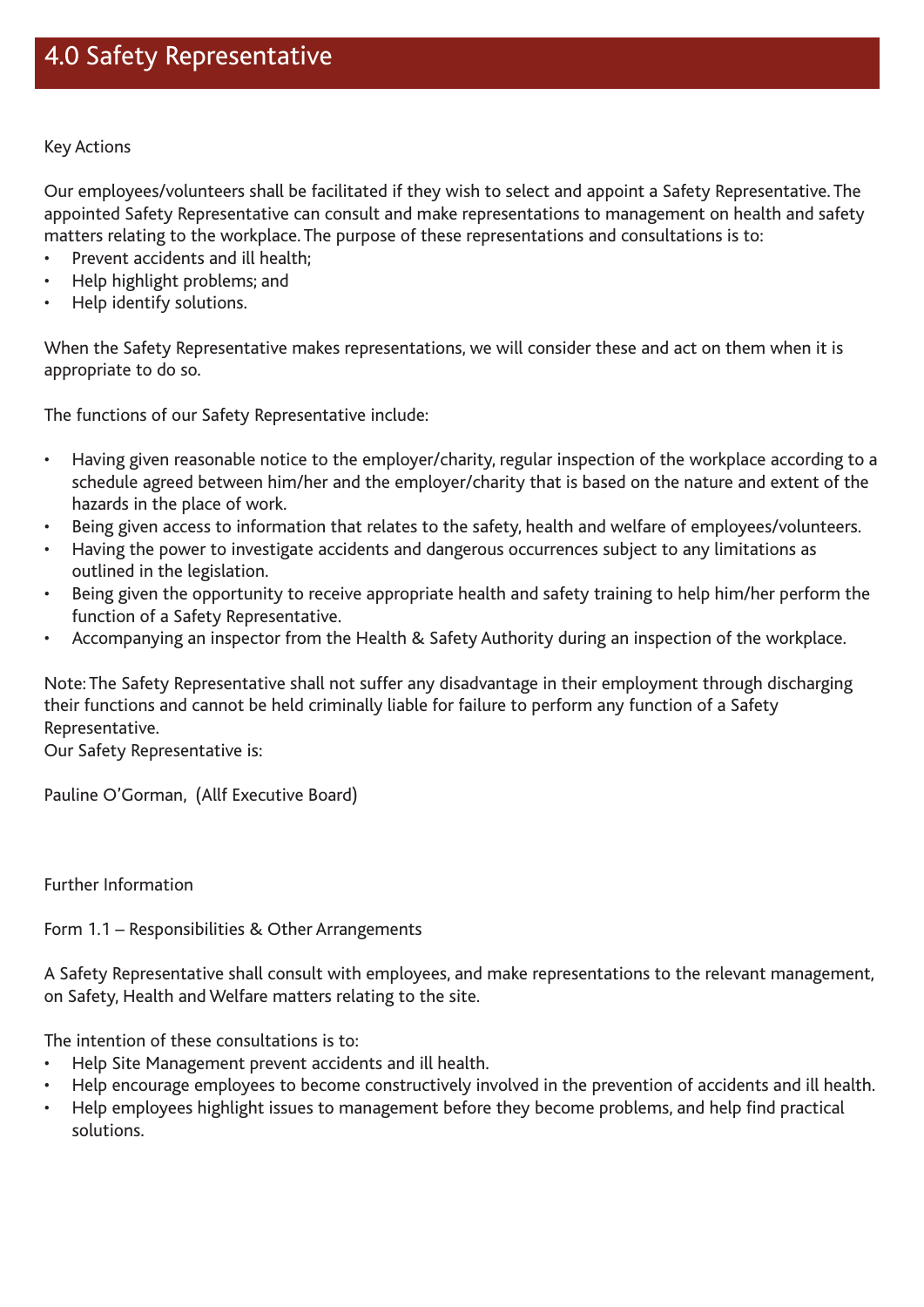Definition: A contractor is a person or organisation, which signs a contract to do certain work for payment within a specified time.

Key Actions

All contractors involved in a work activity on our premises must comply with our policy for safety, health and welfare.

Contractors carrying out work must:

- • Be competent to carry out the work.
- Have adequate resources to carry out the work.
- • Provide their own:
	- Safety Statement.

Insurance.

- • Ensure that work activities do not affect the well-being of our employees, volunteers, visitors or customers.
- • Ensure they identify potential hazards arising from their work activities and implement appropriate control measures and safe systems of work while carrying out work.
- • Report to the designated person on arrival at our workplace.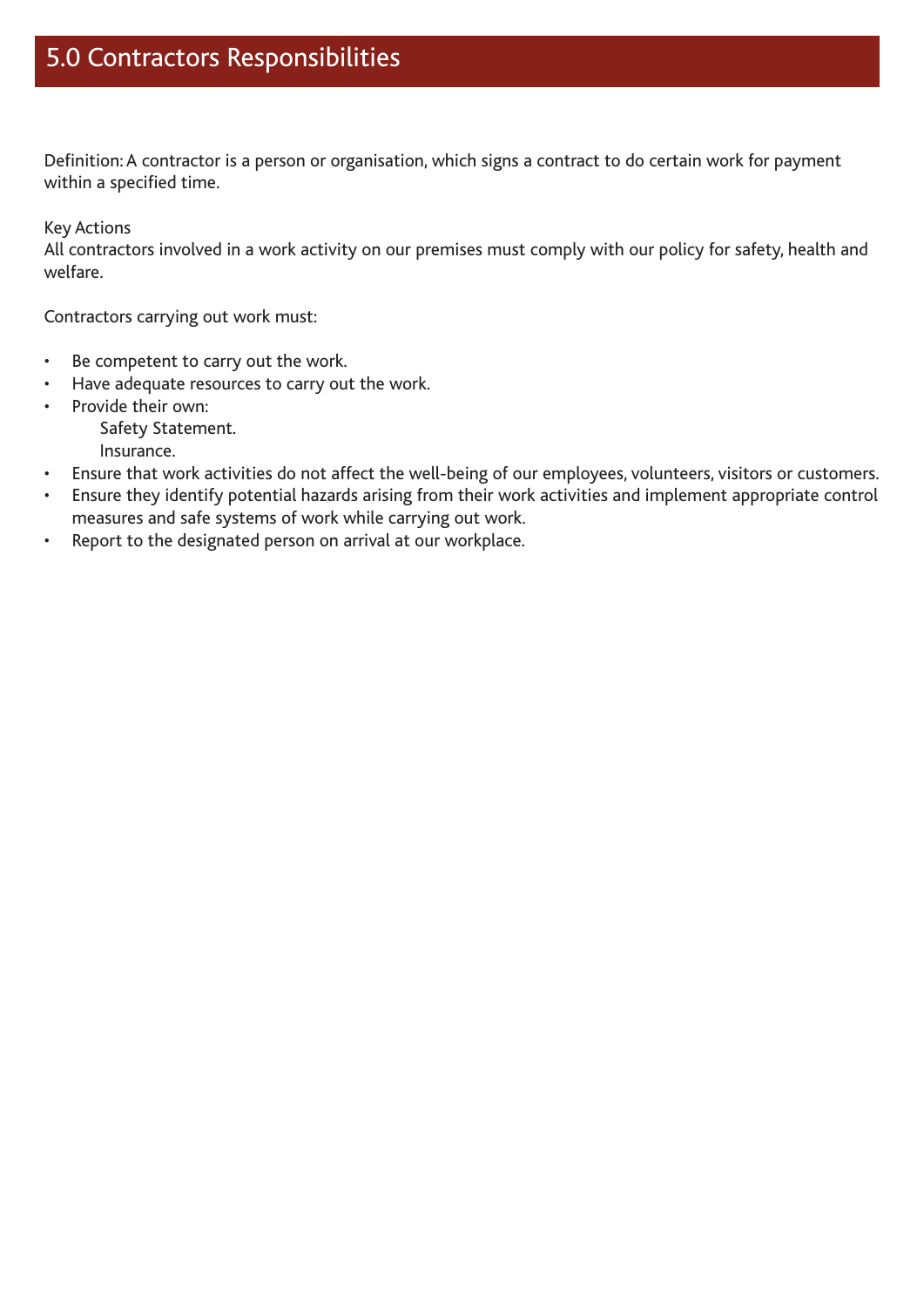## 6.0 Visitors

Definition: A visitor is a person other than an employee or contractor.

Key Actions

Visitors may not be aware of the potential hazards associated with our place of work. To minimise the risk of injury to our visitors we will:

- • Practice good housekeeping including:
	- Keeping walkways clear.

Cleaning up spills immediately.

- • Restrict access to hazardous areas.
- Prevent visitors from using equipment or machinery.
- • Ensure appropriate safety signs and notices are displayed.
- Ensure safe walkways and access routes are maintained.
- Put procedures in place to ensure visitors are evacuated in a safe and timely manner in the event of an emergency.

Visitors are required to:

- • Conduct themselves in a safe manner at all times.
- • Observe the fire policy and, in the event of an emergency, to identify themselves to an employee or facilitator and be escorted to the designated assembly point.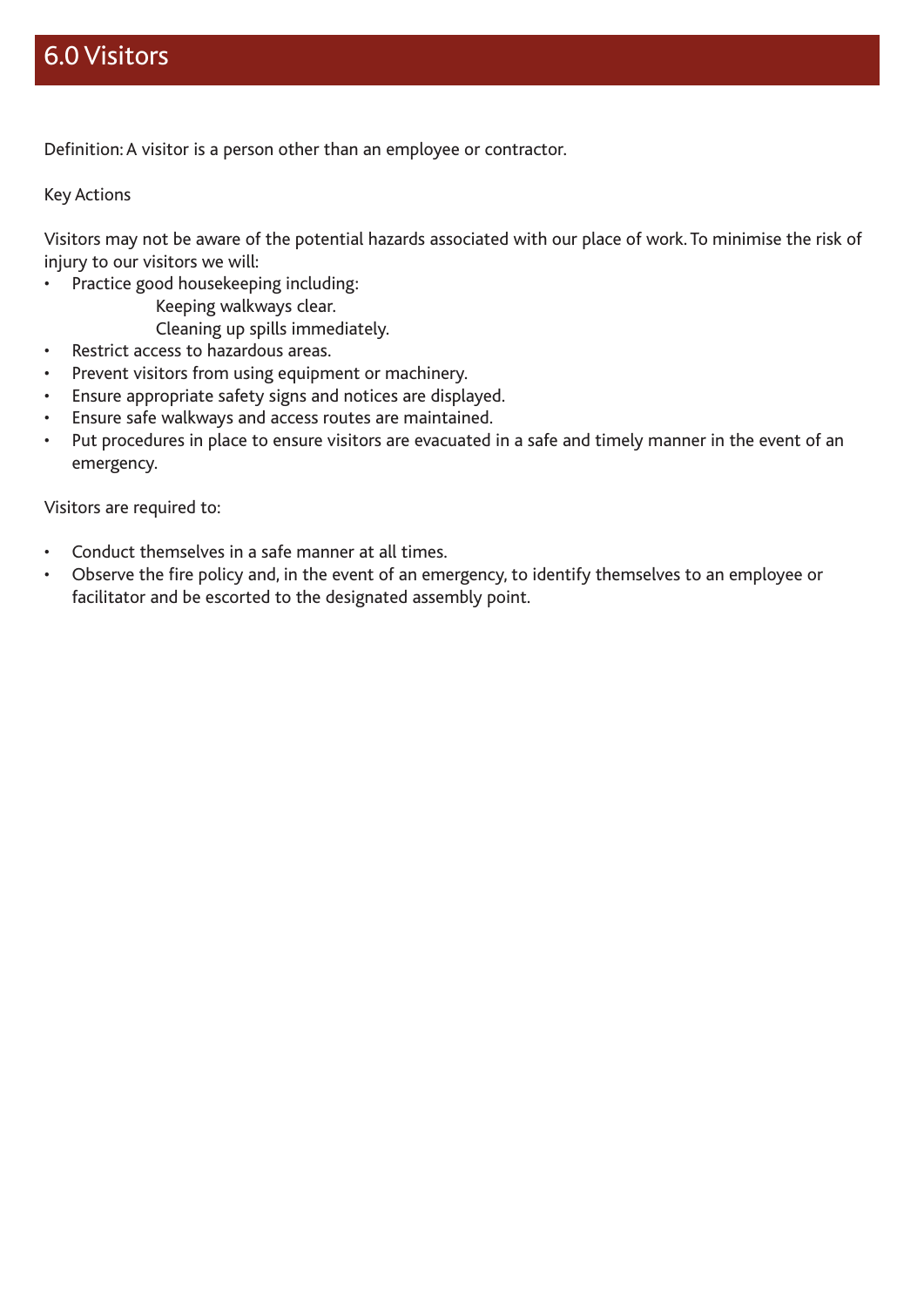Pauline O'Gorman, Member of Allf Board will undertake all tasks in the organization. Pauline will brief any volunteer worker or other staff member who may work periodically for the charity on their roles and responsibilities for the duration of their service.

Any briefings given will be signed off by the participants stating that they are fully aware of their roles and responsibilities.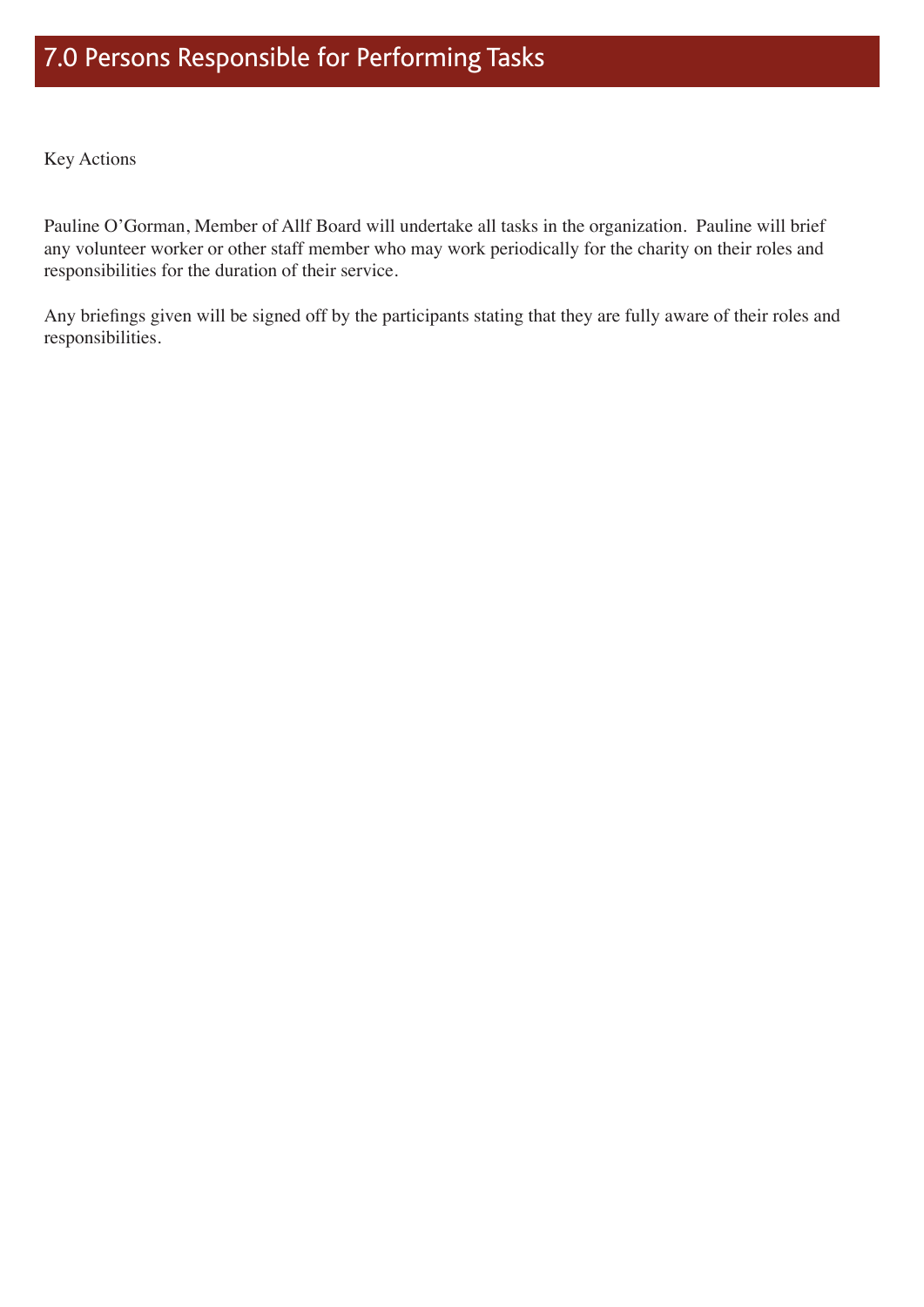## 8.0 Accident Reporting & Investigation

All accidents should be reported to Pauline O'Gorman who will keep a record of same. Any accidents involving three days of lost time or a member of the public will be reported to the H.S.A. as per the Health, Safety and Welfare at Work Act, 2005.

Further Information

• Any report to the Health & Safety Authority can be made, online, via the HSA's website, www.hsa.ie, or alternatively by hard copy (i.e. completing the Form of Notice of Accident (IR1) available from the HSA and posting the completed form to:

Workplace Contact Unit, Health & Safety Authority, Metropolitan Building, James Joyce Street, Dublin 1.

Form 1.6 - Accident Investigation Form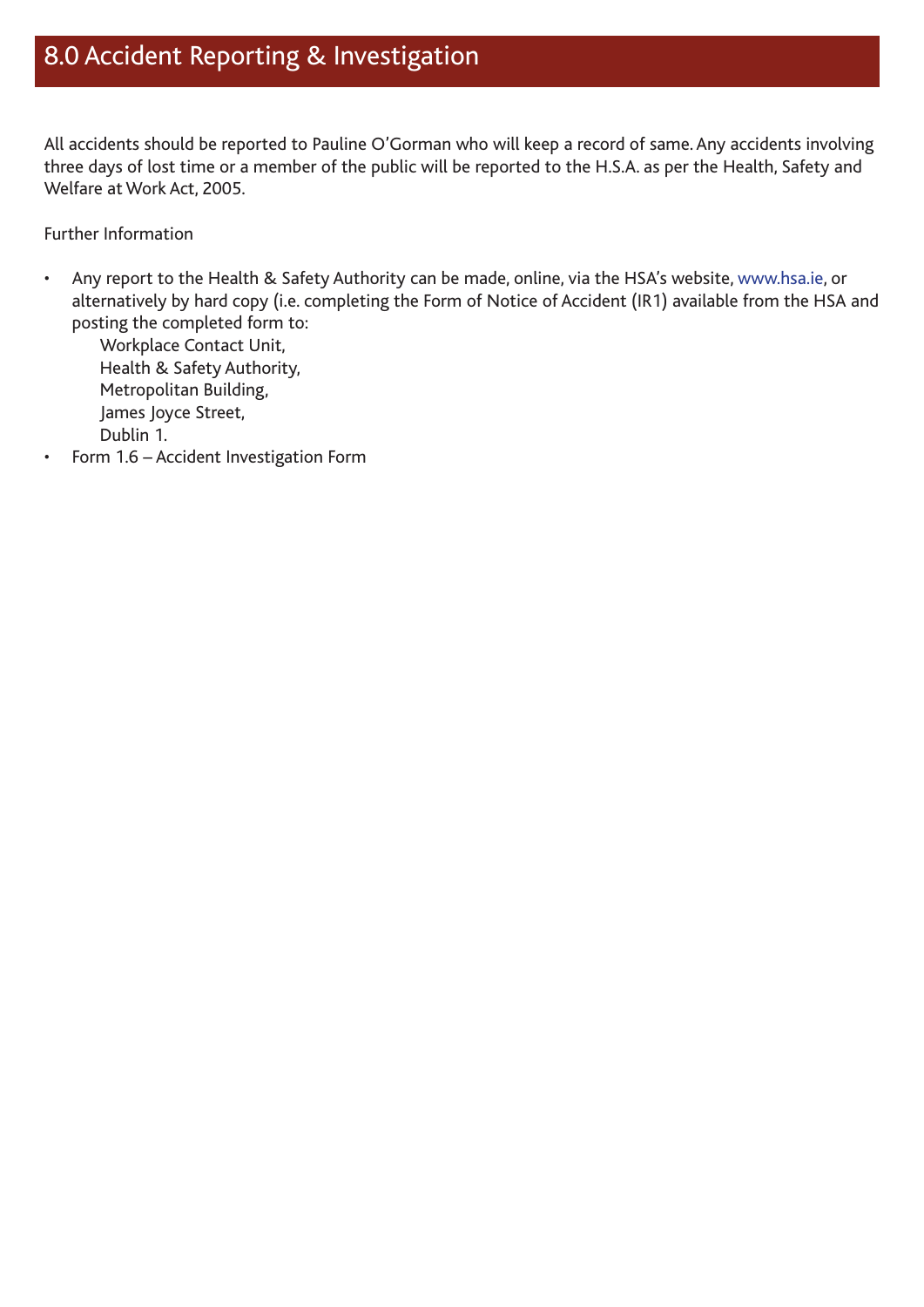## 9.0 Dangerous Occurrence Reporting

Key Actions

Certain specified Dangerous Occurrences shall be reported to the Health & Safety Authority.

• We will ensure that any such occurrence will be reported to the Health & Safety Authority, by hard copy (i.e. completing the Form of Notice of Dangerous Occurrence (IR3) available from the HSA) and posting the completed form to:

Workplace Contact Unit, Health & Safety Authority, Metropolitan Building, James Joyce Street, Dublin 1.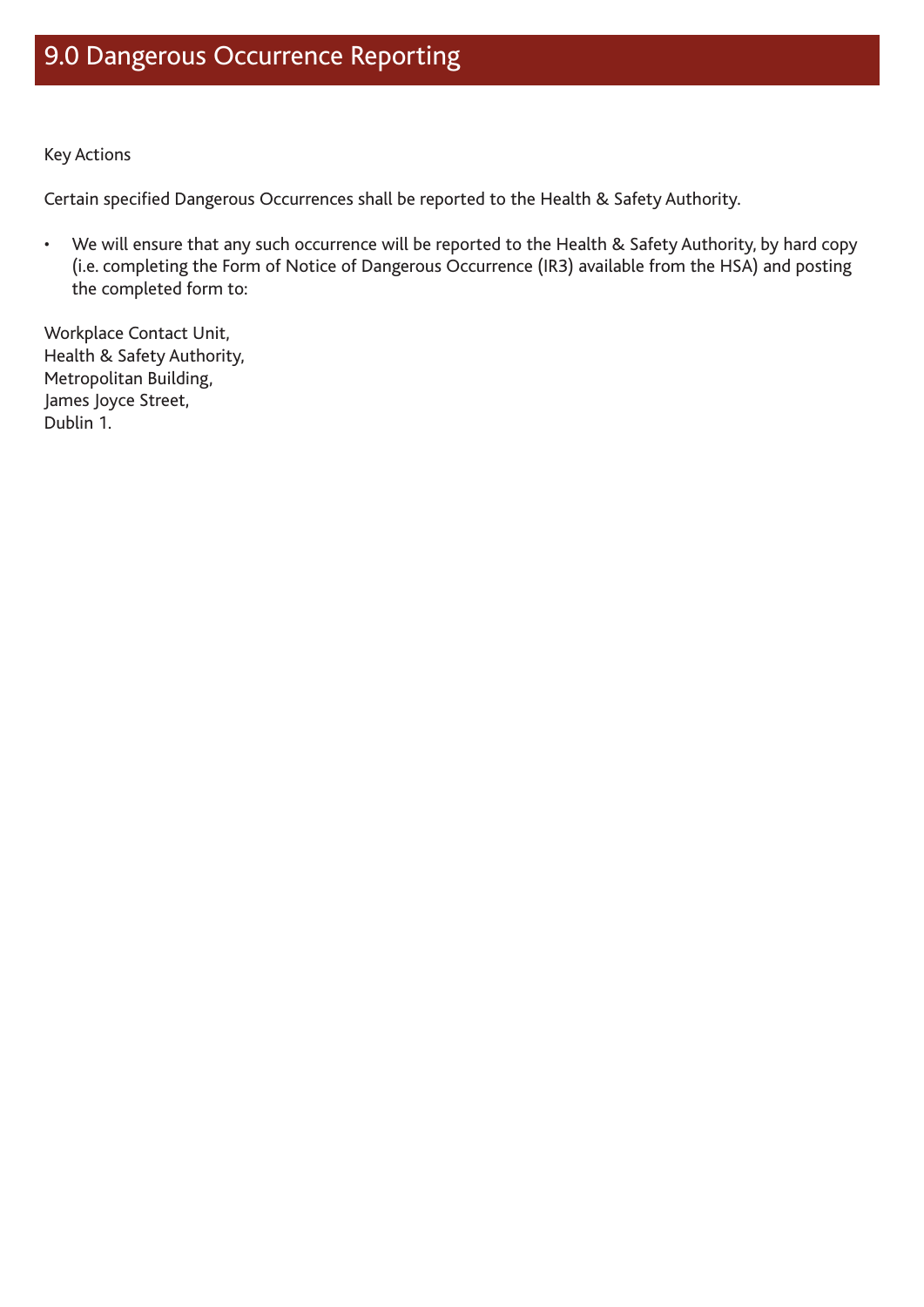Where required we will provide in the workplace adequate welfare facilities and a suitable and safe workplace environment for use by our employees/volunteers and visitors, including but not limited to:

- • Toilet facilities.
- • Canteen and food preparation areas.
- • Changing areas.
- • Adequate ventilation, temperature and lighting.
- • Interior walls, floors and traffic routes that are maintained in good condition and kept clean.
- • Fire detection and fire-fighting equipment.
- • Emergency routes and exits.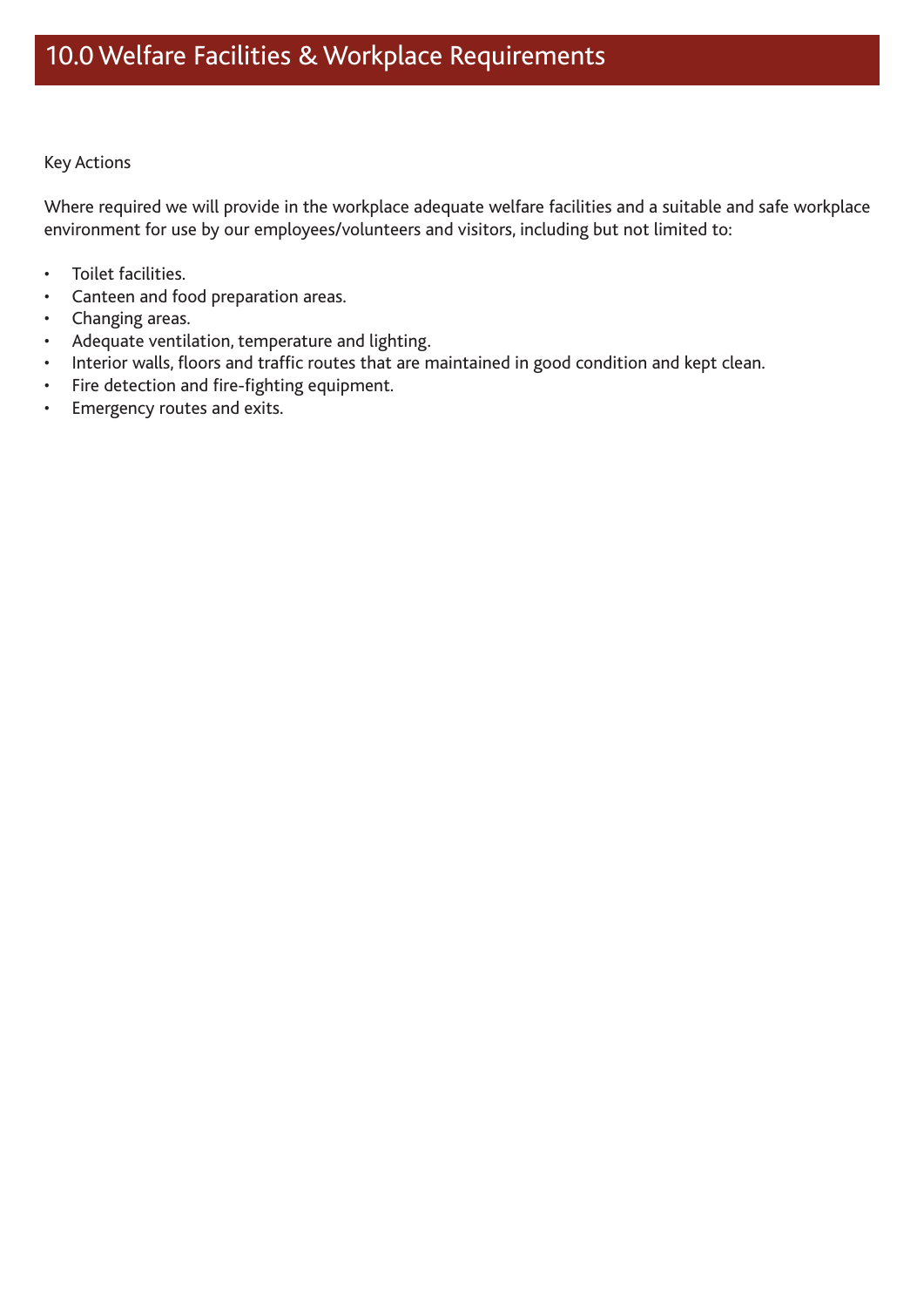We will ensure that all our employees/volunteers are adequately protected and where it is not reasonably practicable to reduce or eliminate the risk, then as a last resort will provide PPE appropriate to the task/work environment.

As required, we will ensure:

- • The provision of adequate and suitable PPE.
- That PPE is used, maintained and replaced in accordance with the manufacturer's instructions.
- That I/we record information to include supply of and training in the use of PPE as appropriate.
- • PPE is provided free of charge to employees.

On receipt of appropriate PPE, we expect our employees to:

- • Use PPE correctly and whenever it is required.
- Report any defects in or damage to their PPE immediately.
- Participate in any training or instruction provided on the fitting, use and inspection of PPE.
- Inform us of any medical conditions they have that may affect the correct use of the PPE provided for them.
- Look after any PPE provided to them.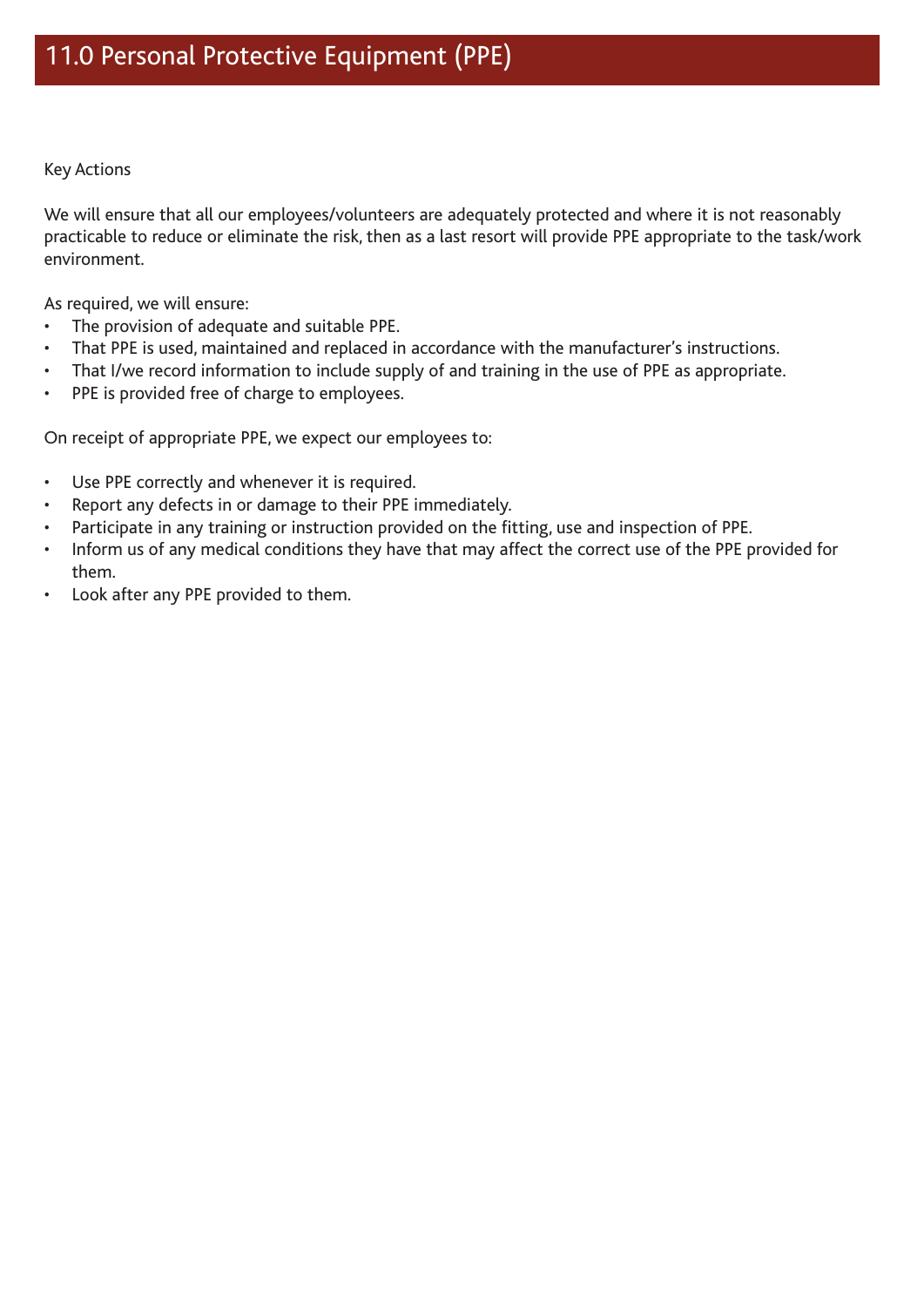Emergency refers to any event that may require an evacuation of the premises (e.g. gas leak, fire, bomb threat, etc.). The person who becomes or is made aware of a potential emergency should first sound the alarm. On hearing the alarm, all employees, volunteers and visitors must:

- GO IMMEDIATELY TO THE EMERGENCY EXITS, CLOSING ALL DOORS AS THEY LEAVE.
- NOT WAIT TO FIND OUT WHAT IS HAPPENING.
- NOT STOP TO COLLECT PERSONAL ITEMS.
- GO AT ONCE TO THEIR ASSEMBLY POINT AND WAIT FOR FURTHER INSTRUCTION.
- • NOT RE-ENTER THE BUILDING UNTIL AUTHORISED TO DO SO BY THE EMERGENCY SERVICES.

Fire Detection & Warning Systems

- Carry out periodic fire drills and check our fire detection and warning systems on a regular basis to ensure they are working correctly.
- • Ensure our fire safety detection/warning systems and fire-fighting equipment is serviced and maintained by a competent person.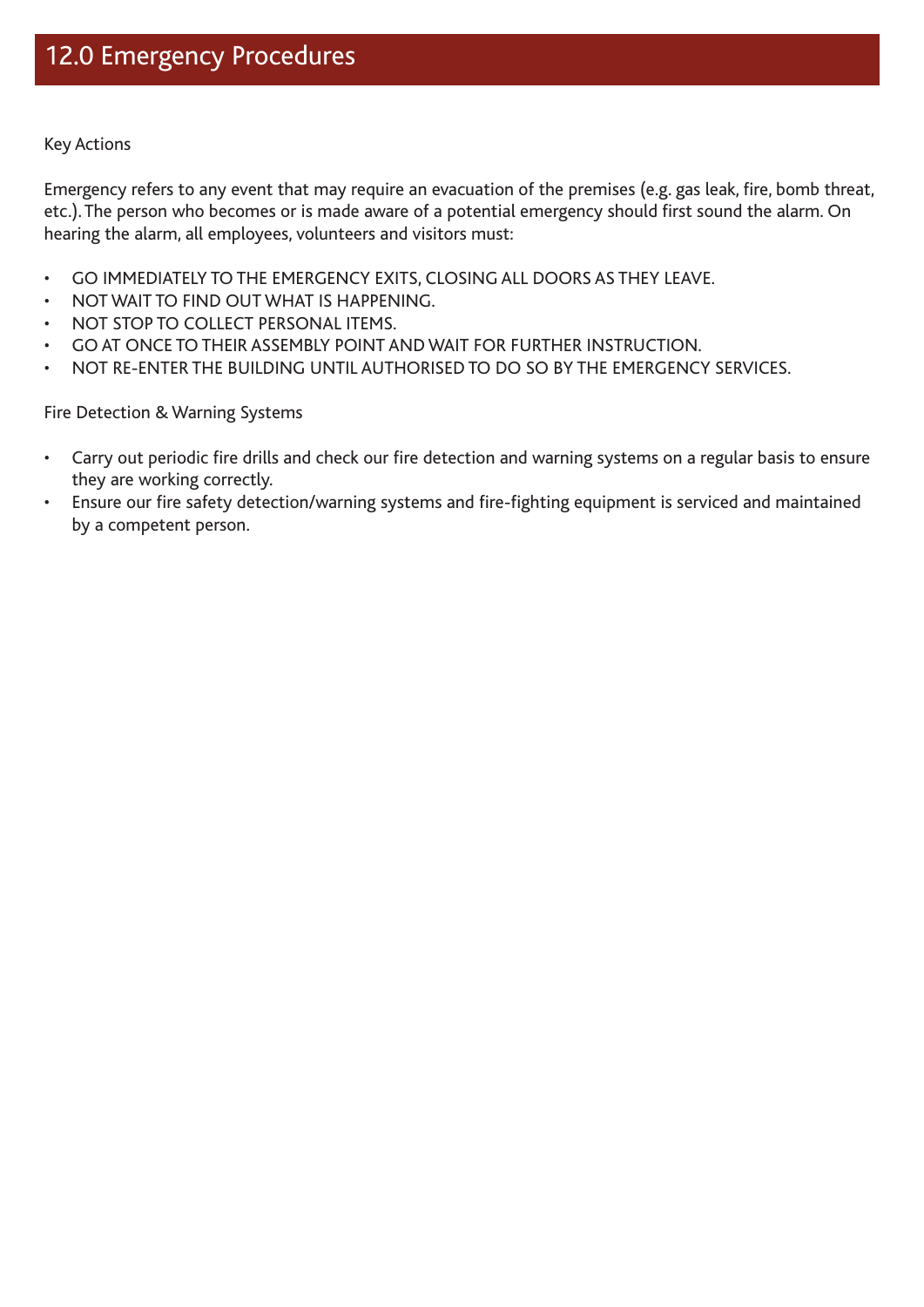After assessment of the type of hazards that exist in our workplace, we will ensure adequate provision of firstaid equipment and facilities. Furthermore, we will appoint an Occupational First Aider should risk assessments identify specific hazards in our workplace that require a trained Occupational First Aider.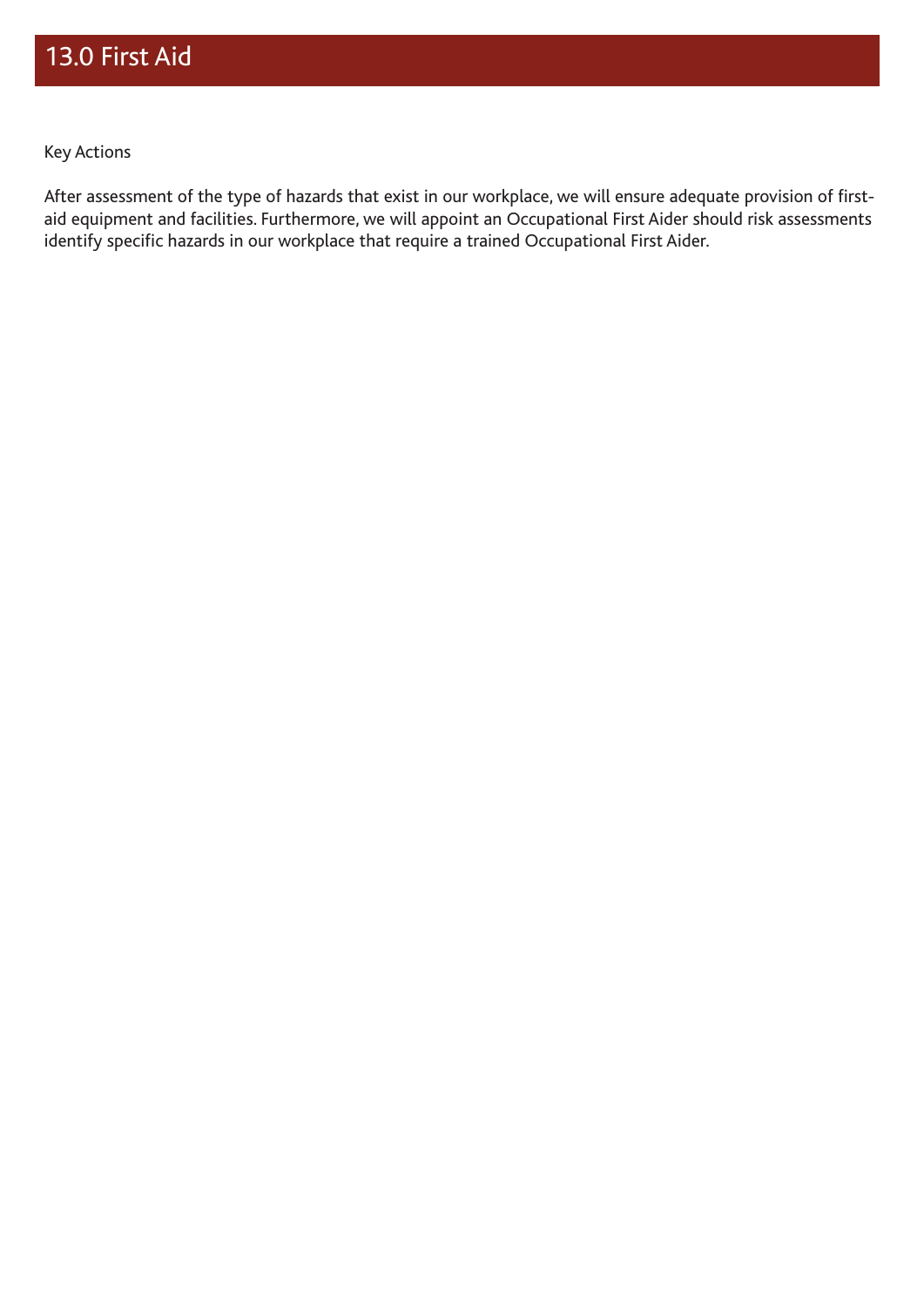There are specific regulations dealing with pregnancy at work, which we will apply when any of our employees/volunteers declares that they are pregnant, have recently given birth or is breastfeeding and who provide an appropriate medical certificate.

On becoming aware that an employee is pregnant, we will assess the specific risks from the employment to that employee and take action to ensure that she is not exposed to anything that would damage her health or that of her developing child.

• We will carry out a specific risk assessment for that employee, taking particular account of any medical advice that the employee has received. If a risk cannot be eliminated or reduced to an acceptable level we will:

> Adjust the working conditions or hours of work or both; or If this is not possible, provide alternative work or if this is not possible, grant the employee health and safety leave.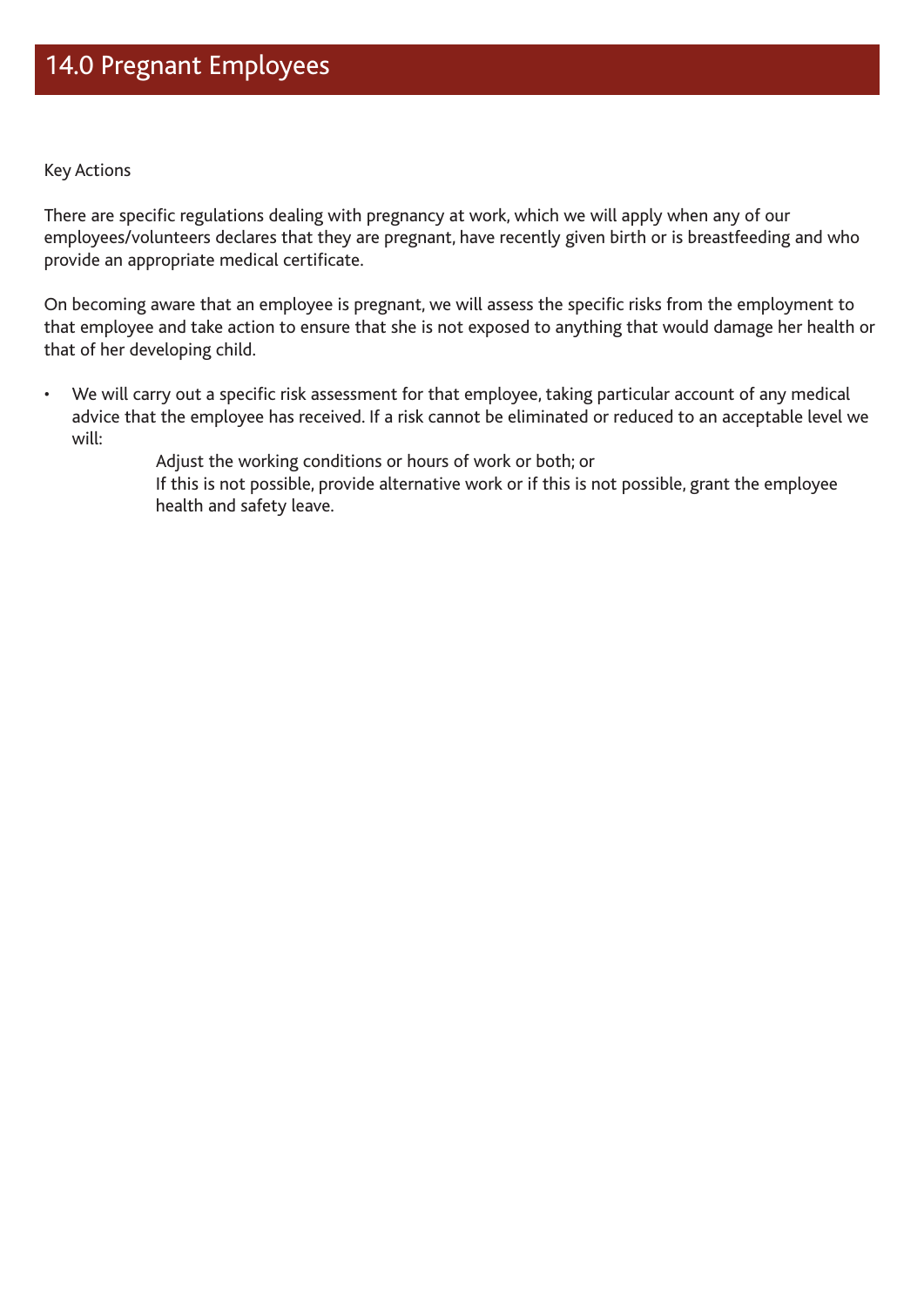There are specific regulations dealing with young people at work. We will comply with them in the event of a person of less than 18 years of age entering employment with us. In particular:

- • If the young person is under 16yrs of age, we will obtain written permission from a parent or guardian.
- We will not exceed the recommended working hours for young persons.
- We will put in place all control measures required by risk assessment of the risk to the safety and health of the young person arising from:

Their lack of experience, maturity or awareness of risk.

 Any work activity likely to involve a risk of harmful exposure to physical, biological or chemical agents.

The physical and psychological capacity of the young person.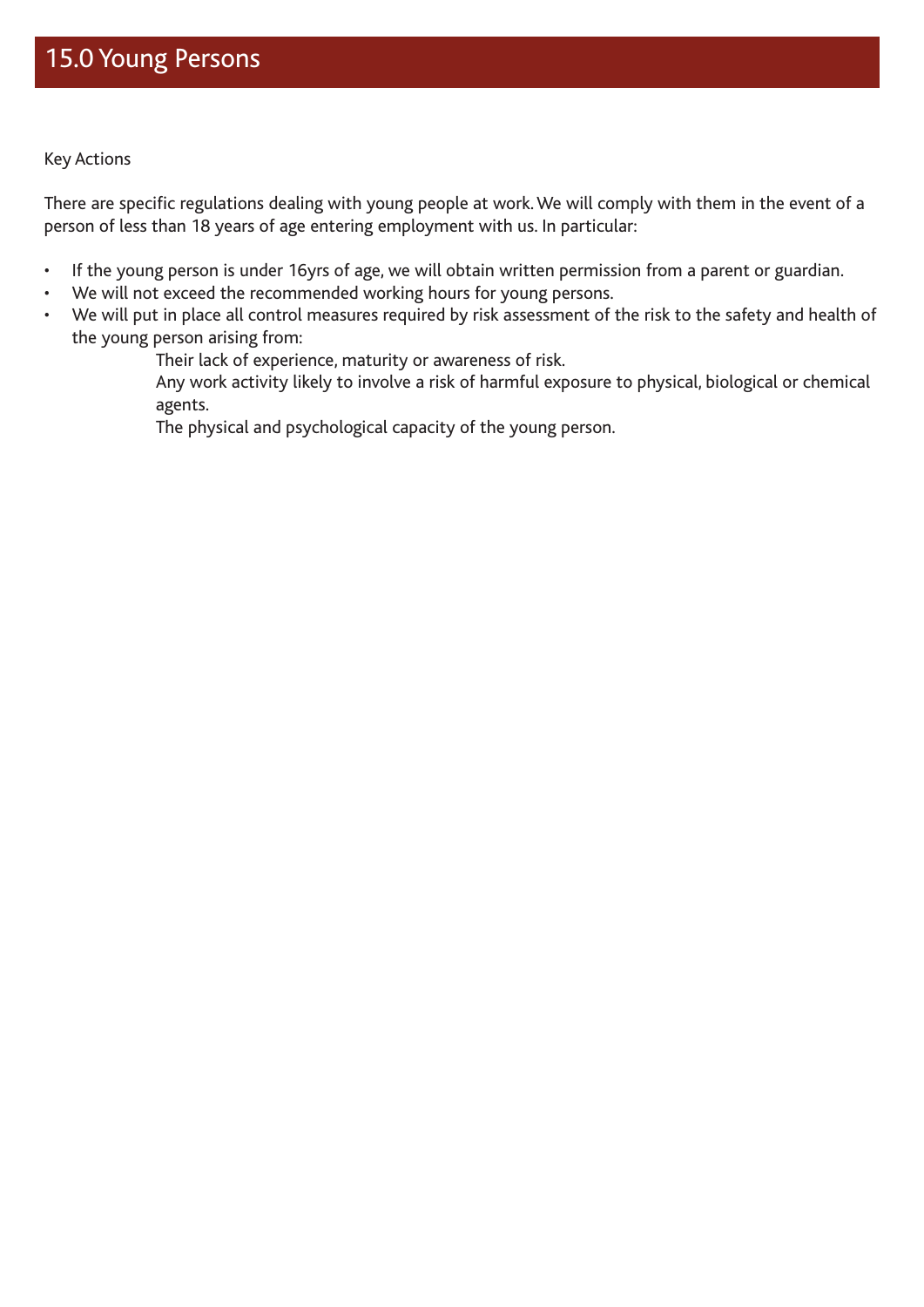As your employer, we will as far as reasonably practicable ensure that:

- No employee's workload is so great that he or she will have to consistently work overtime.
- No employee will be subjected to harassment from or degrading behaviour by colleagues or managers, and everyone in the workplace treats others with respect and courtesy even if they do not 'get along'.
- • No employee has to work in an environment which is unsafe and in which there are worries about accidents.
- Employees are trained so they can do their jobs effectively and safely.
- Everyone knows what his or her core job is.
- We have a Dignity at Work Policy in place outlining our procedures with regard to addressing bullying and harassment at work.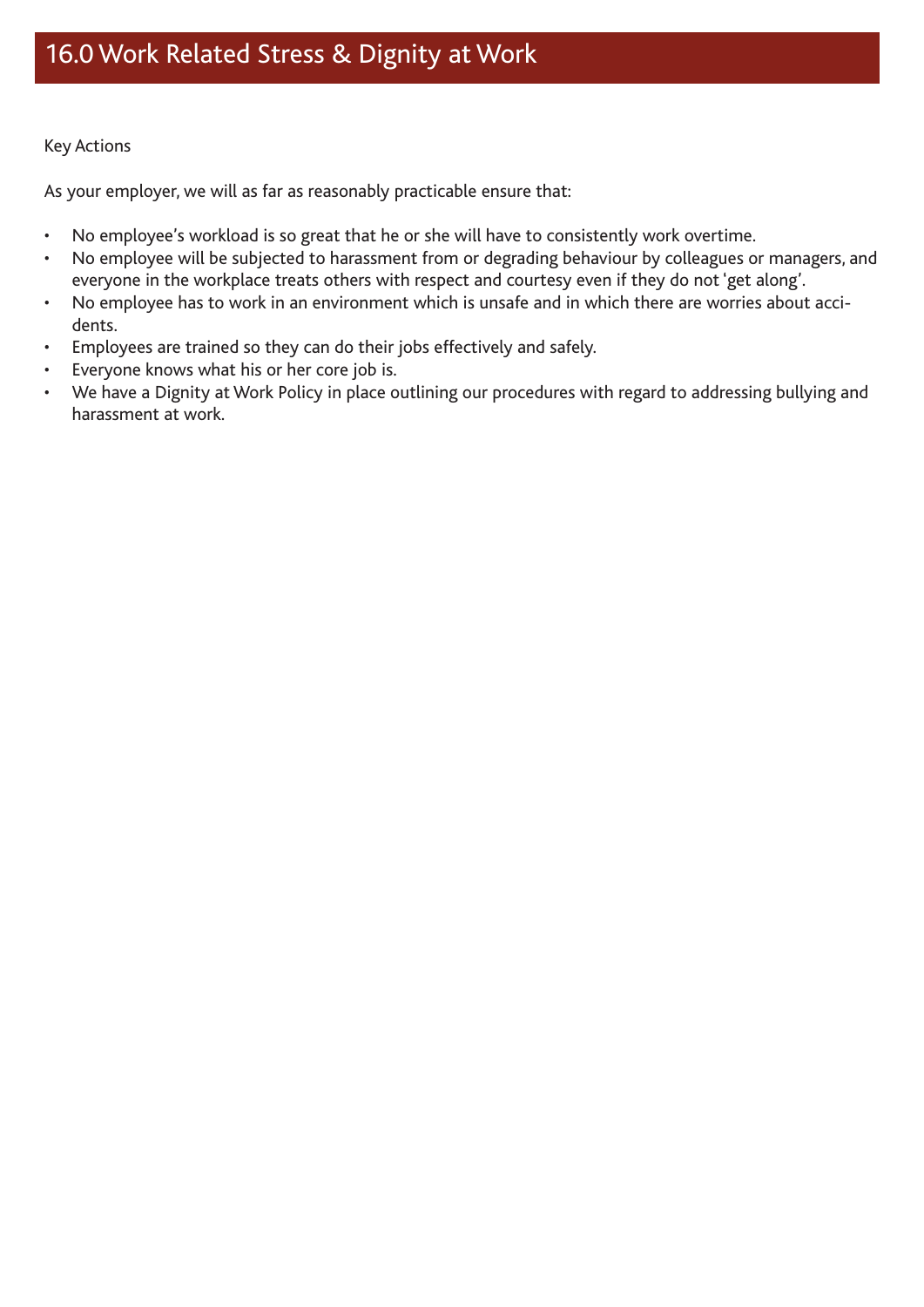Forms and registers provide the backbone of any good safety management system. They allow us to record specific items such as training, issue of PPE and statutory inspections.

List of Forms & Registers

- Form 1.1 Responsibilities & Other Arrangements
- Form 1.2 List of Persons Identified as Being responsible for Health & Safety Tasks
- Form 1.3 Personal Protective Equipment Register
- Form 1.4 Training Register
- Form 1.5 Emergency Information
- Form 1.6 Accident Investigation Form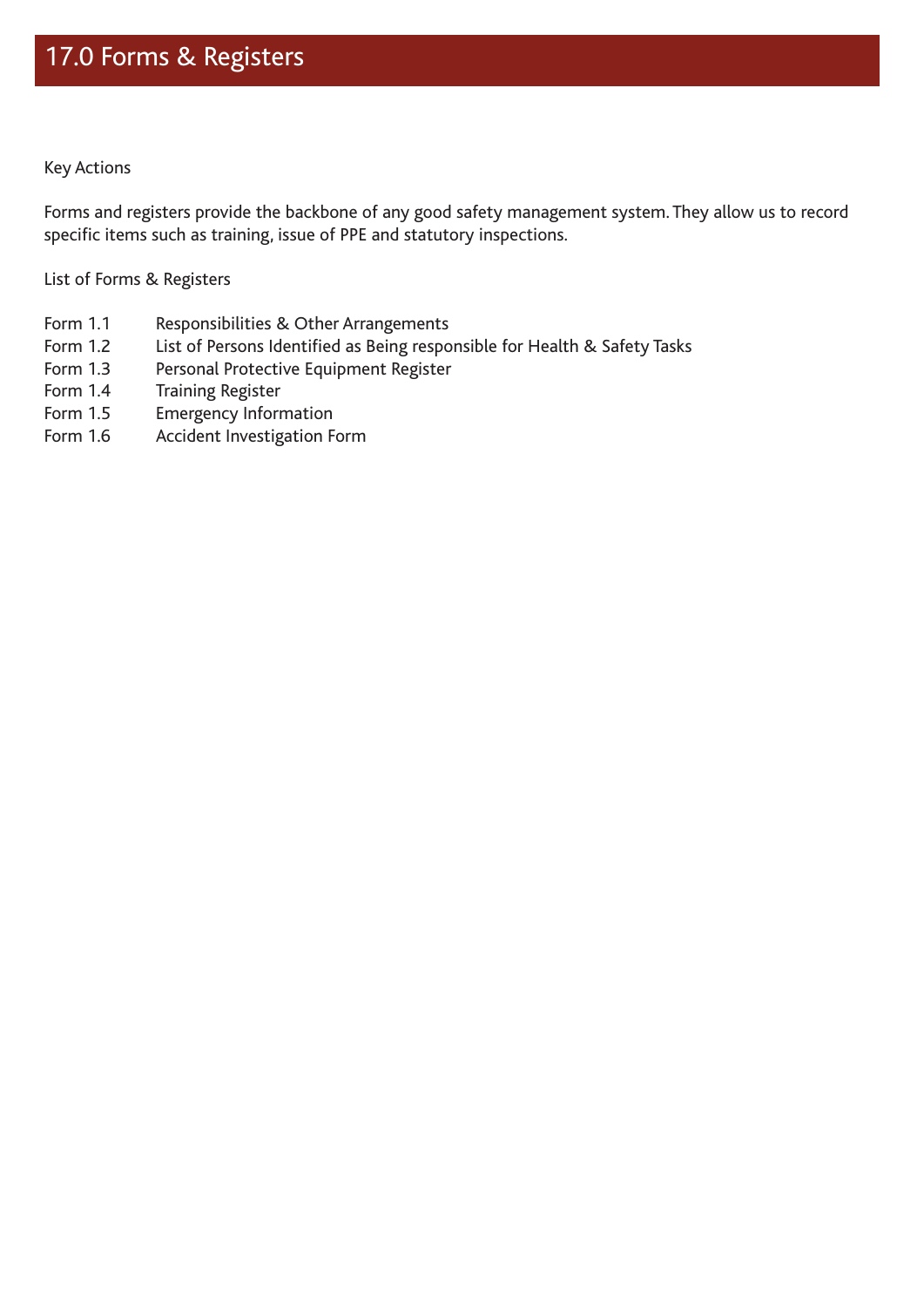We have carried out risk assessments in consultation with our employees and have reviewed our workplace and work practices, both identifying the hazards that exist and assessing the risks arising from these hazards.

- • Where additional controls are required to avoid or reduce the risk, they have been identified on the risk assessment action list and will be implemented by the responsible person.
- • We will make every reasonable effort to give priority to the implementation of controls for those hazards of most concern.
- Where we believe that the necessary competence to carry out particular risk assessments is not available in-house additional expertise will be obtained.

| Hazard                                                              | <b>Current Controls</b>                                                                                                                  | <b>Additional Controls</b><br>See Action list |
|---------------------------------------------------------------------|------------------------------------------------------------------------------------------------------------------------------------------|-----------------------------------------------|
| Electricity<br>Contact with electrical installa-                    | All new electrical installations<br>and all extensions are tested and<br>certified as safe, by a competent                               |                                               |
| tions or electrical equipment can<br>cause burns, electrocution and | qualified electrician<br>Electrical installations are checked                                                                            |                                               |
| other serious injuries to you, your<br>employees and/or visitors    | regularly by a competent qualified<br>electrician                                                                                        |                                               |
|                                                                     | Testing, certifying and repairs are<br>carried out in accordance with<br>appropriate E.T.C.I. standards                                  |                                               |
|                                                                     | Enclosures/covers are in place to<br>prevent contact with live electrical<br>equipment/parts                                             |                                               |
|                                                                     | Damaged extension leads are<br>repaired or removed from use                                                                              |                                               |
|                                                                     | Means of cutting off power<br>to electrical installations and<br>equipment are provided and<br>employees are aware of their<br>locations |                                               |
|                                                                     | Work on live electrical equipment<br>is avoided where reasonably<br>practicable                                                          |                                               |
|                                                                     | Fire extinguishers that are suitable<br>for fighting electrical<br>fires are provided<br>All circuits supplying socket                   |                                               |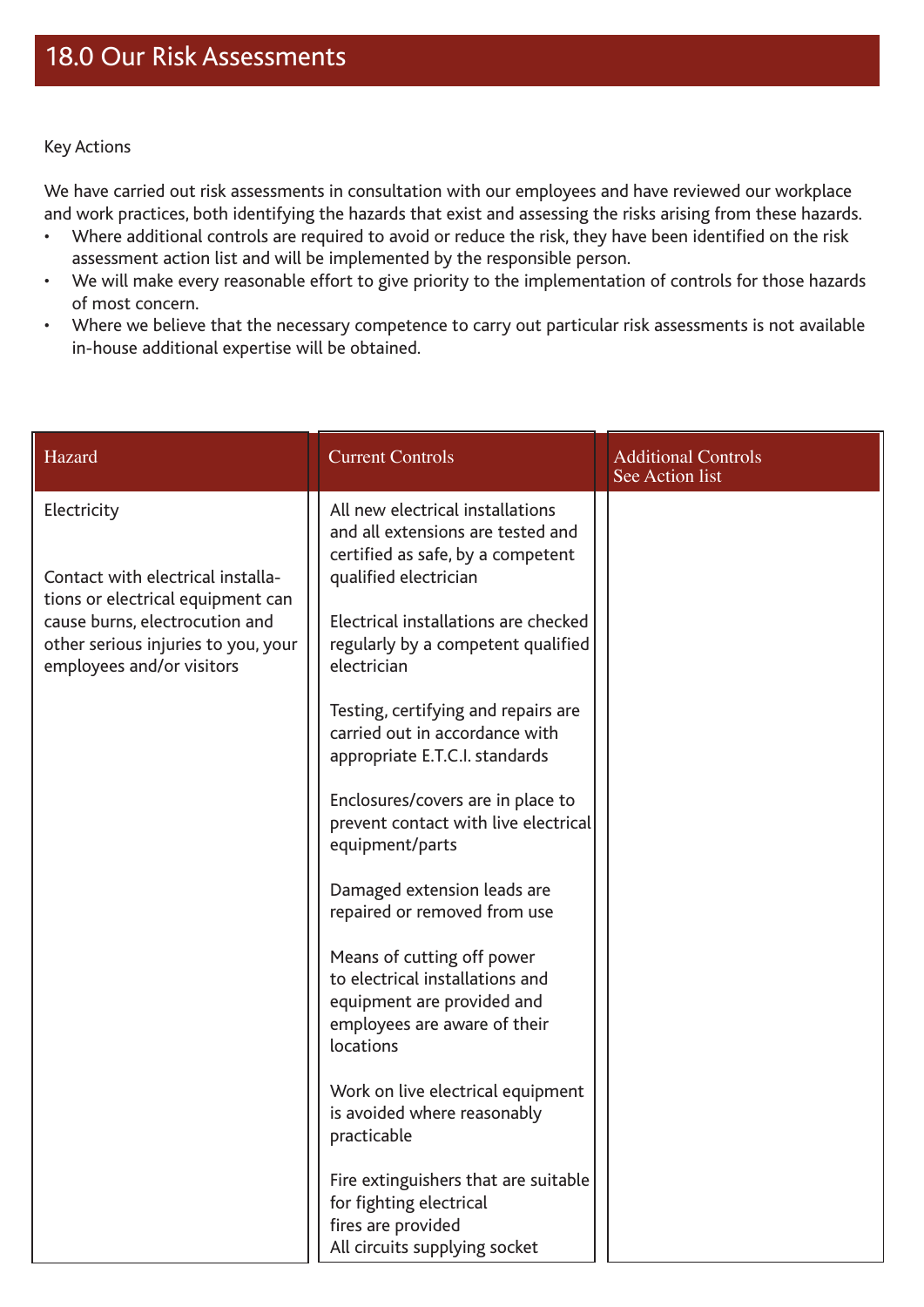|                                                                                                                                                                                                                                             | outlets are protected by an RCD<br>Operation of the RCD is tested<br>regularly in accordance with the<br>manufacturers instructions<br>Electrical equipment and<br>fittings are suitable for the work<br>environment<br>Where electrical portable<br>appliances are subject to on-going<br>wear and tear, they are inspected<br>and tested<br>Any scorch marks associated with<br>an electrical appliance or electrical<br>wiring is checked urgently by a<br>competent person |
|---------------------------------------------------------------------------------------------------------------------------------------------------------------------------------------------------------------------------------------------|--------------------------------------------------------------------------------------------------------------------------------------------------------------------------------------------------------------------------------------------------------------------------------------------------------------------------------------------------------------------------------------------------------------------------------------------------------------------------------|
| Display Screen Equipment                                                                                                                                                                                                                    | An assessment of individual<br>workstations is carried out                                                                                                                                                                                                                                                                                                                                                                                                                     |
| Poor workstation set up, prolonged<br>Display Screen Equipment (DSE)<br>use and prolonged poor seating<br>posture at DSE workstation can<br>cause neck, back, shoulder or arm<br>strain, eye strain or fatigue to you<br>and your employees | Work tasks are varied to ensure<br>that staff are not working at their<br>computers for long periods of time<br>Employees are given information<br>and training on the hazards<br>associated with computer use<br>and the steps they can take to<br>minimise the effect of these<br>hazards<br>Employees who use computers are<br>made aware of their right to eye<br>tests                                                                                                    |
| Driving for Work<br>Driving for work may result in<br>accidents which may cause serious<br>injuries to you, your employees<br>and/or others                                                                                                 | Employees have a full drivers<br>license, are competent, authorised<br>and experienced and are familiar<br>with the vehicle<br>Vehicles are maintained<br>in accordance with the<br>manufacturer's instructions, in a<br>roadworthy condition and fit for<br>use                                                                                                                                                                                                               |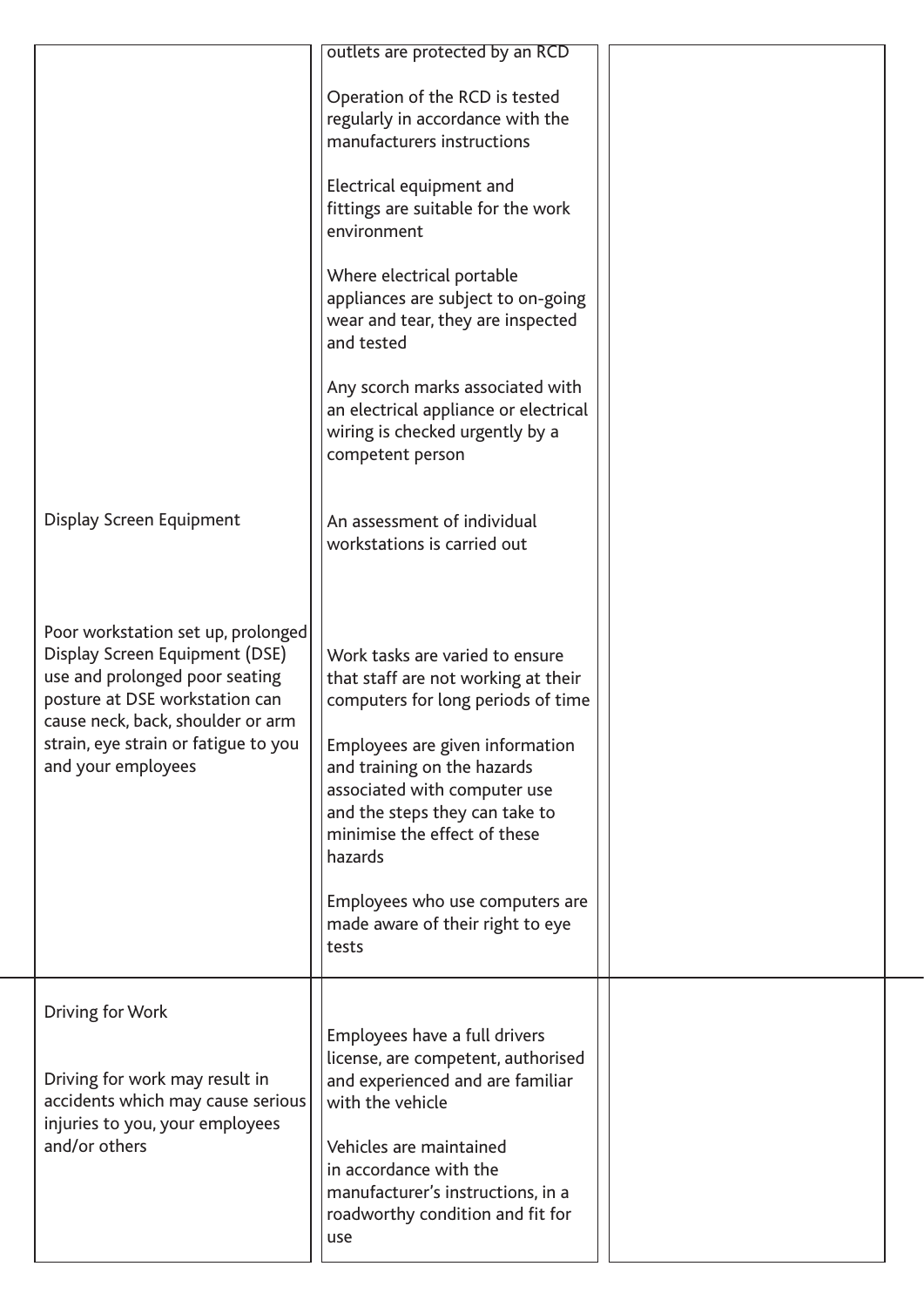|                                                                                                                                                                                 | The use of hand held equipment is<br>not allowed while driving<br>Adequate rest breaks are provided<br>and taken and adequate time<br>is allowed for journeys, taking<br>account of road, traffic and<br>weather conditions<br>Vehicles are parked safely and<br>legally<br>Work equipment carried in the<br>vehicle is secured for travel<br>In the event of breakdown the<br>vehicle is safely stopped and<br>hazard warning lights are activated<br>and warning triangle is used where<br>appropriate |  |
|---------------------------------------------------------------------------------------------------------------------------------------------------------------------------------|----------------------------------------------------------------------------------------------------------------------------------------------------------------------------------------------------------------------------------------------------------------------------------------------------------------------------------------------------------------------------------------------------------------------------------------------------------------------------------------------------------|--|
| Sharp Objects<br>Contact with sharp objects can<br>cause cuts, lacerations and am-<br>putations to you, your employees<br>and/or visitors                                       | Use of sharp objects is minimised<br>and they are stored safely after<br>use<br>Safe procedures for the use and<br>cleaning of sharp objects are in<br>place and employees are trained in<br>these procedures                                                                                                                                                                                                                                                                                            |  |
| Lone Working<br>Lone workers may be more<br>vulnerable to certain hazards<br>which can cause ill health and<br>other serious injuries to you, your<br>employees and/or visitors | Communication devices e.g.<br>phones or 2-way radios are<br>provided<br>Contact numbers and alarm are<br>provided for use in an emergency<br>Employees are trained on lone<br>working procedures<br>Procedures are in place should a<br>lone worker fail to return or make<br>contact at agreed time                                                                                                                                                                                                     |  |
|                                                                                                                                                                                 |                                                                                                                                                                                                                                                                                                                                                                                                                                                                                                          |  |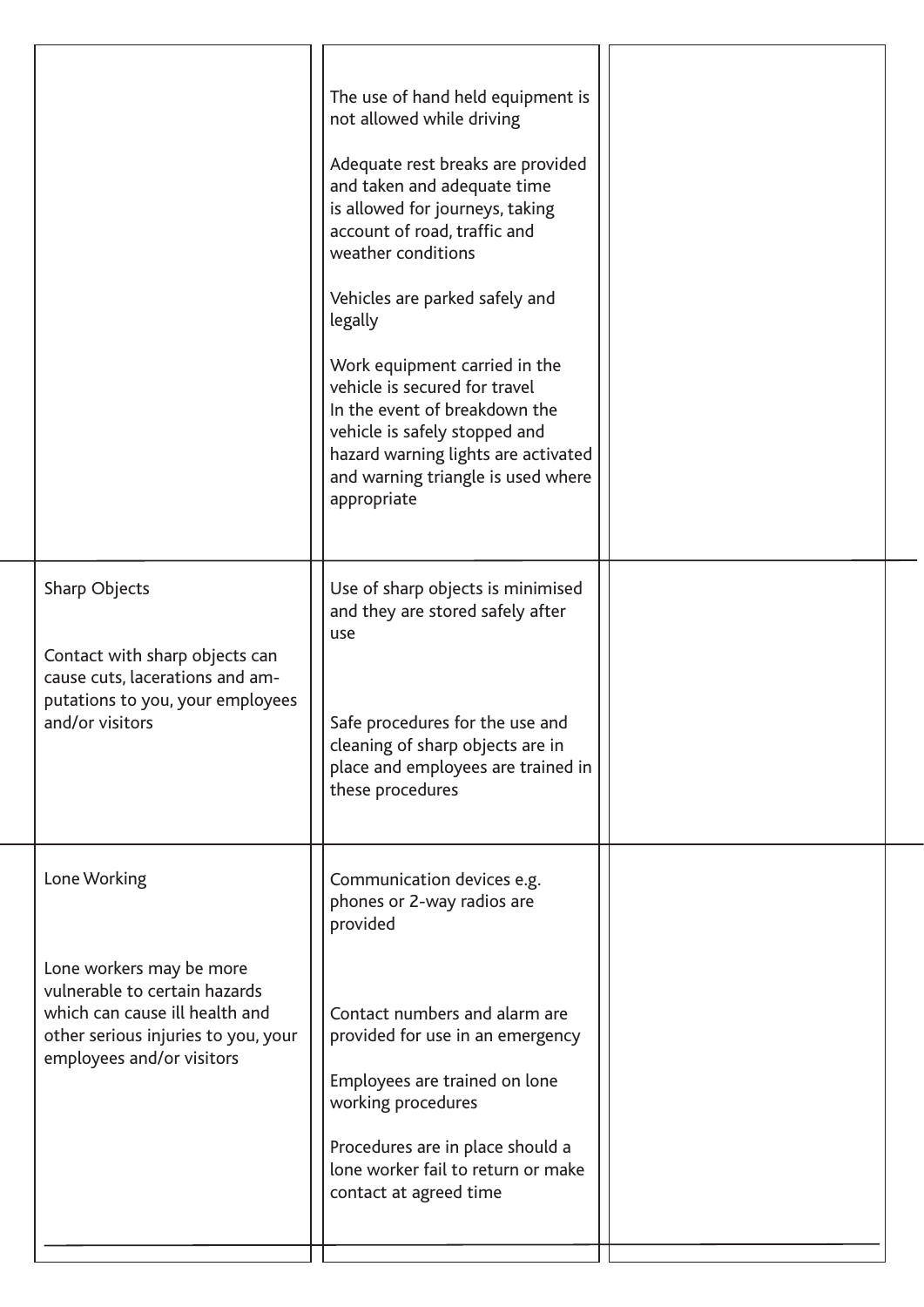| <b>Office Equipment</b><br>Working with office equipment/<br>furniture e.g. photocopiers, shred-<br>ders, guillotines, filing cabinets<br>may cause cuts, burns and other<br>serious injuries to you, your em-<br>ployees and/or visitors | Office equipment is used in ac-<br>cordance with the manufacturers<br>manual<br>Power sockets are not overloaded<br>Power supply is turned off when<br>clearing shredder jams and<br>emptying bags<br>Loose clothing, dangling jewellery<br>and unsecured long hair should be<br>avoided when using shredders<br>Cabinet drawers and doors are<br>kept closed when not in use<br>Only one filing cabinet drawer can<br>be opened at a time to prevent<br>tipping<br>Shelves are not overloaded<br>Adequate lighting, ventilation and<br>heating are provided |  |
|-------------------------------------------------------------------------------------------------------------------------------------------------------------------------------------------------------------------------------------------|--------------------------------------------------------------------------------------------------------------------------------------------------------------------------------------------------------------------------------------------------------------------------------------------------------------------------------------------------------------------------------------------------------------------------------------------------------------------------------------------------------------------------------------------------------------|--|
| Heating Ventilation and Air<br><b>Conditioning Systems</b>                                                                                                                                                                                | All ventilation, heating and air<br>conditioning systems are used and<br>maintained in accordance with the<br>manufacturer's instructions<br>Equipment is kept in good working<br>order, reported defects are<br>dealt with promptly and unsafe<br>equipment is taken out of use                                                                                                                                                                                                                                                                             |  |
| Radon<br>Long term exposure to high levels<br>of radon may cause lung cancer to<br>you, your employees and/or clients                                                                                                                     |                                                                                                                                                                                                                                                                                                                                                                                                                                                                                                                                                              |  |
| <b>Visiting Customer Premises</b><br>Visiting customers premises may<br>result in slips, trips, falls, crush<br>injuries or threatening behaviour<br>which may cause cuts, bruises,                                                       | Employees are provided with<br>information about the purpose<br>of the visit, the location of the<br>premises and any particular risks                                                                                                                                                                                                                                                                                                                                                                                                                       |  |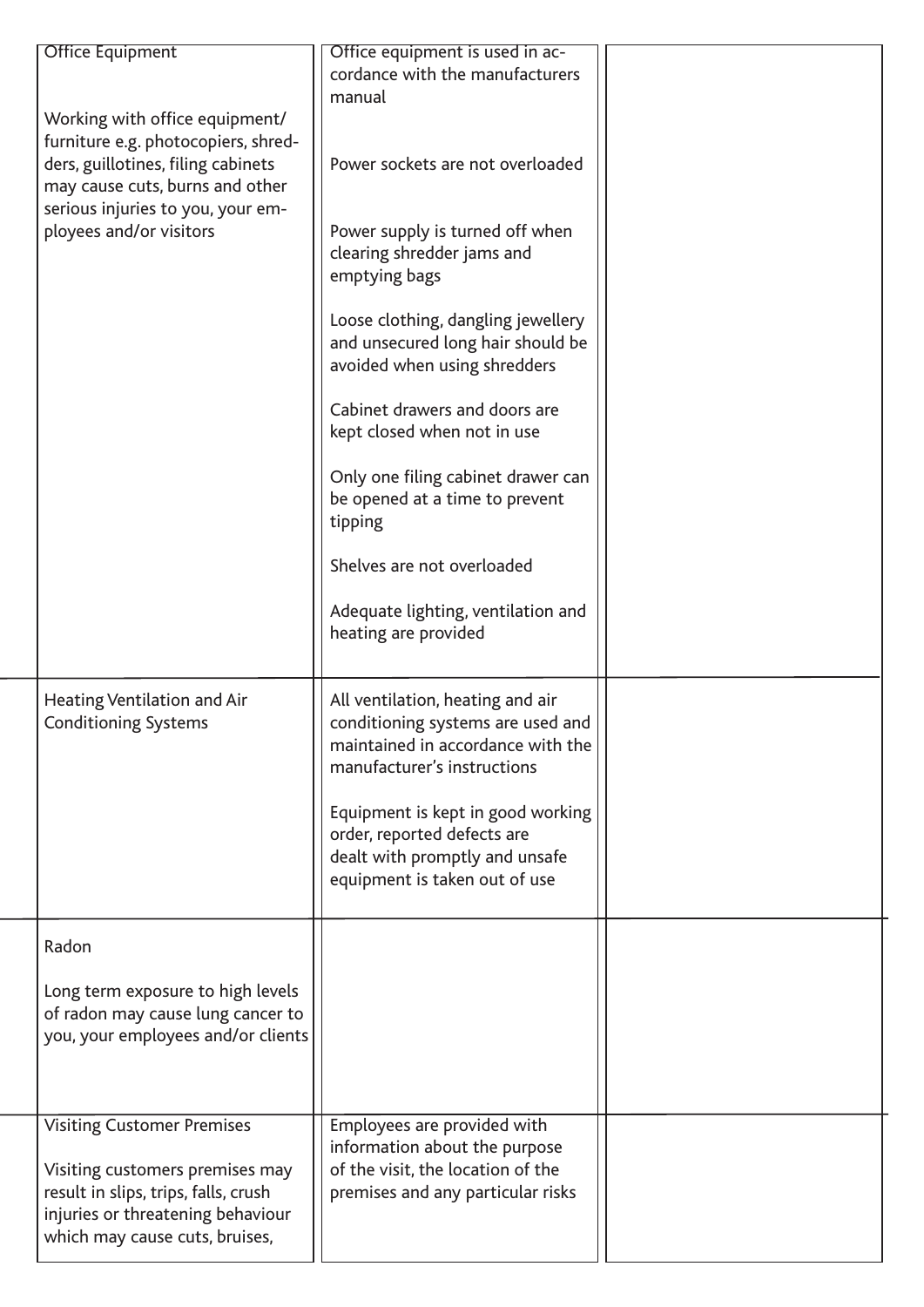| head injuries or other serious<br>injuries to you and/or your<br>employees | Employer or other relevant person<br>is aware of the employee's planned<br>visits                                                               |  |
|----------------------------------------------------------------------------|-------------------------------------------------------------------------------------------------------------------------------------------------|--|
|                                                                            | Company identification is provided<br>and shown to customer on first<br>contact                                                                 |  |
|                                                                            | Employees are trained not to<br>enter any premises without prior<br>permission from the owner/<br>customer                                      |  |
|                                                                            | On arrival at a customer's<br>premises employees make their<br>presence known at reception or<br>make contact with a customer<br>representative |  |
|                                                                            | The premises rules and safety signs<br>are obeyed                                                                                               |  |
|                                                                            | Where relevant, employees<br>familiarise themselves with<br>the layout of the premises and<br>emergency evacuation procedures                   |  |
|                                                                            |                                                                                                                                                 |  |
|                                                                            |                                                                                                                                                 |  |
|                                                                            |                                                                                                                                                 |  |
|                                                                            |                                                                                                                                                 |  |
|                                                                            |                                                                                                                                                 |  |
|                                                                            |                                                                                                                                                 |  |
|                                                                            |                                                                                                                                                 |  |
|                                                                            |                                                                                                                                                 |  |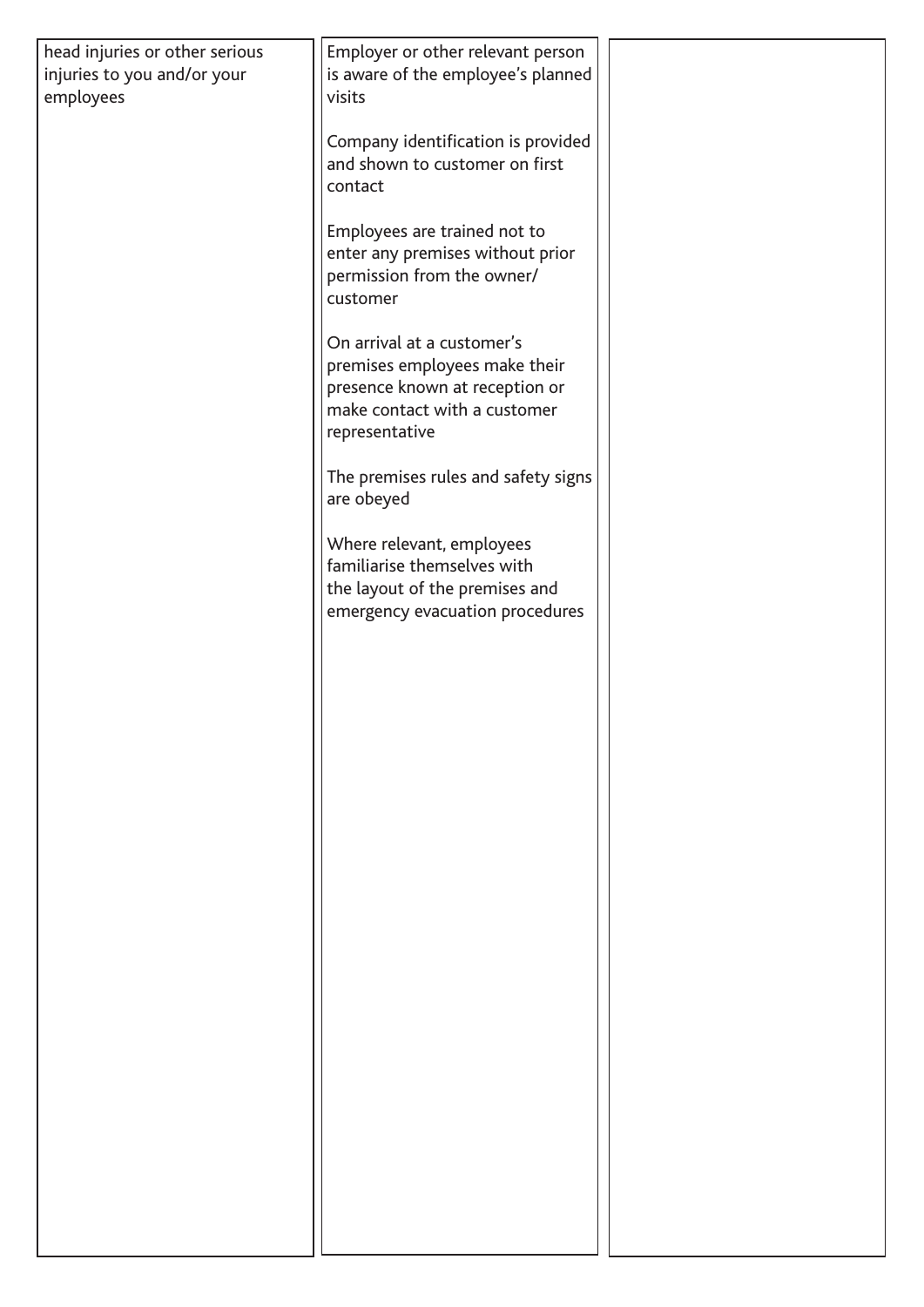Following the completion of the risk assessment, this action list was generated. This is a list of controls we indicated during the risk assessment process that are required to be implemented in order to reduce the risk of accident/ill-health in our workplace.

| Hazard | Additional Controls Action by Whom | To be completed by Completed |  |
|--------|------------------------------------|------------------------------|--|
|        |                                    |                              |  |
|        |                                    |                              |  |
|        |                                    |                              |  |
|        |                                    |                              |  |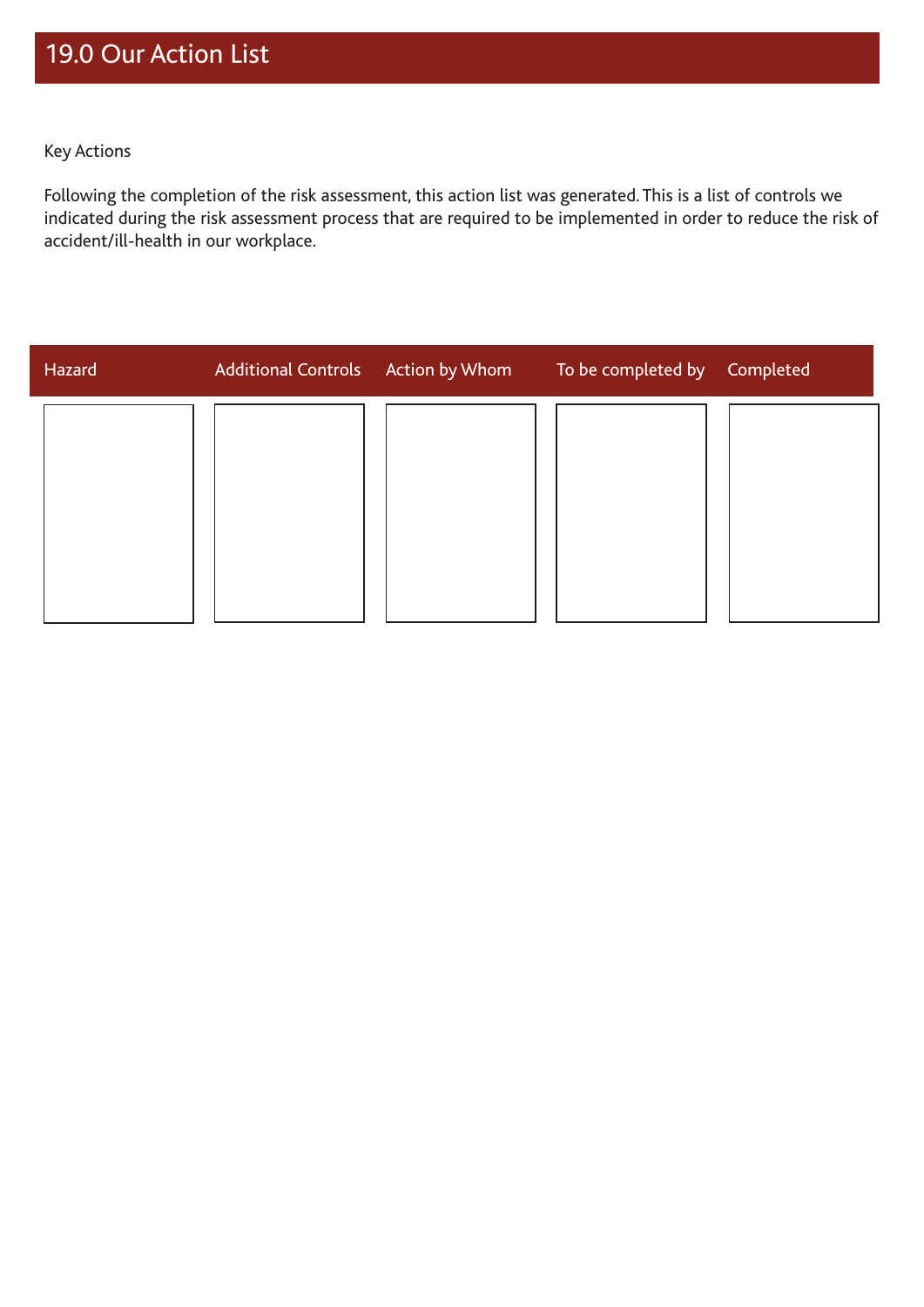## Appendix – Forms & Registers

- Form 1.1 Responsibilities & Other Arrangements
- Form 1.2 List of Persons Identified as Being Responsible for Health & Safety Tasks
- Form 1.3 Personal Protective Equipment Register
- Form 1.4 Training Register
- Form 1.5 Emergency Information
- Form 1.6 Accident Investigation Form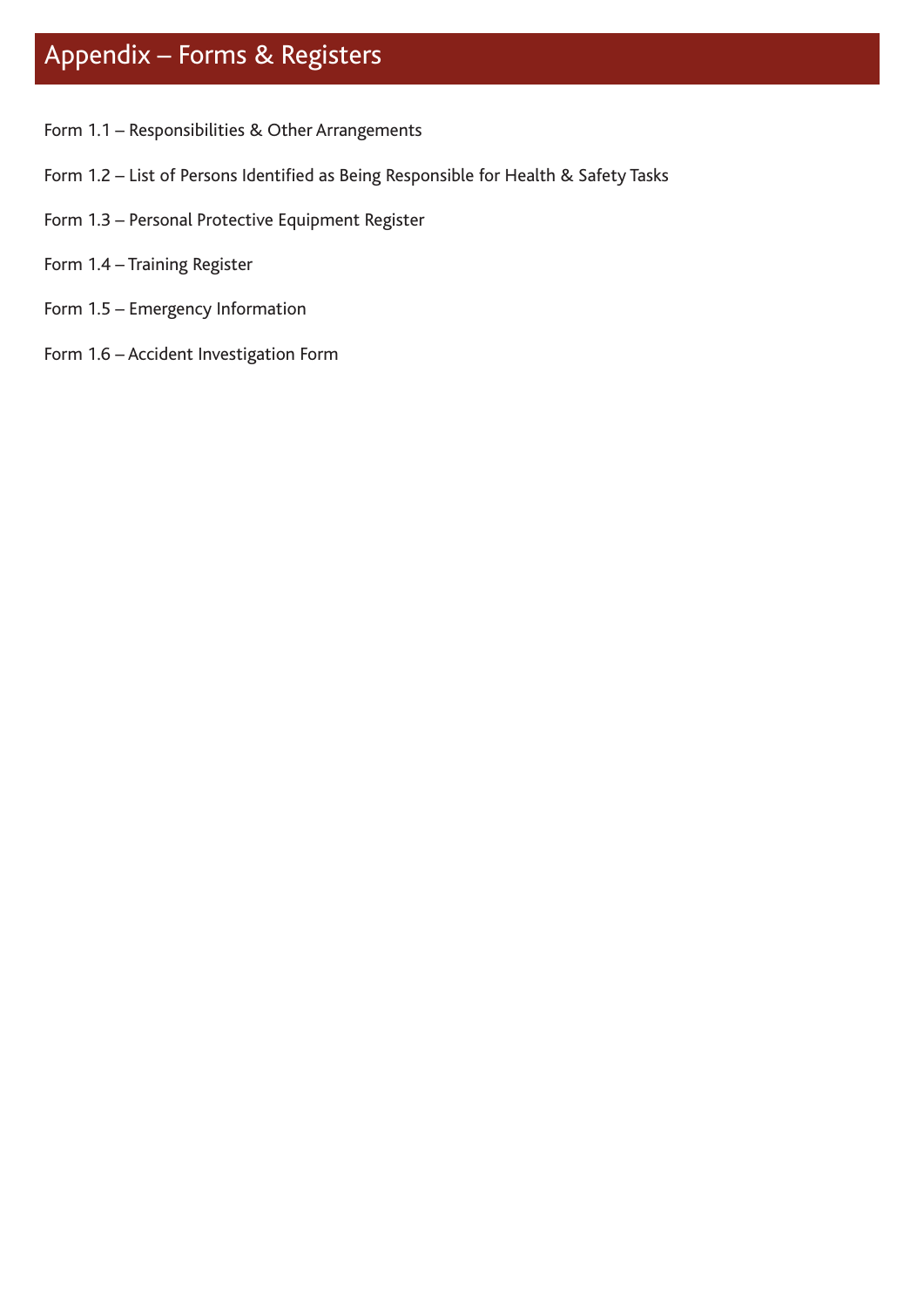## Form 1.1 –Responsibilities & Other Arrangements

List any other arrangements or responsibilities that are specific to your workplace here.

| Area of Responsibility                     | Additional Responsibility or Arrangements if not Already Included |
|--------------------------------------------|-------------------------------------------------------------------|
| <b>Employers</b>                           |                                                                   |
| <b>Employees</b>                           |                                                                   |
| Contractors                                |                                                                   |
| <b>Visitors</b>                            |                                                                   |
| Consultation and<br>Participation          |                                                                   |
| <b>Pregnant Employees</b>                  |                                                                   |
| Work Related Stress and<br>Dignity at Work |                                                                   |
| <b>Young Persons</b>                       |                                                                   |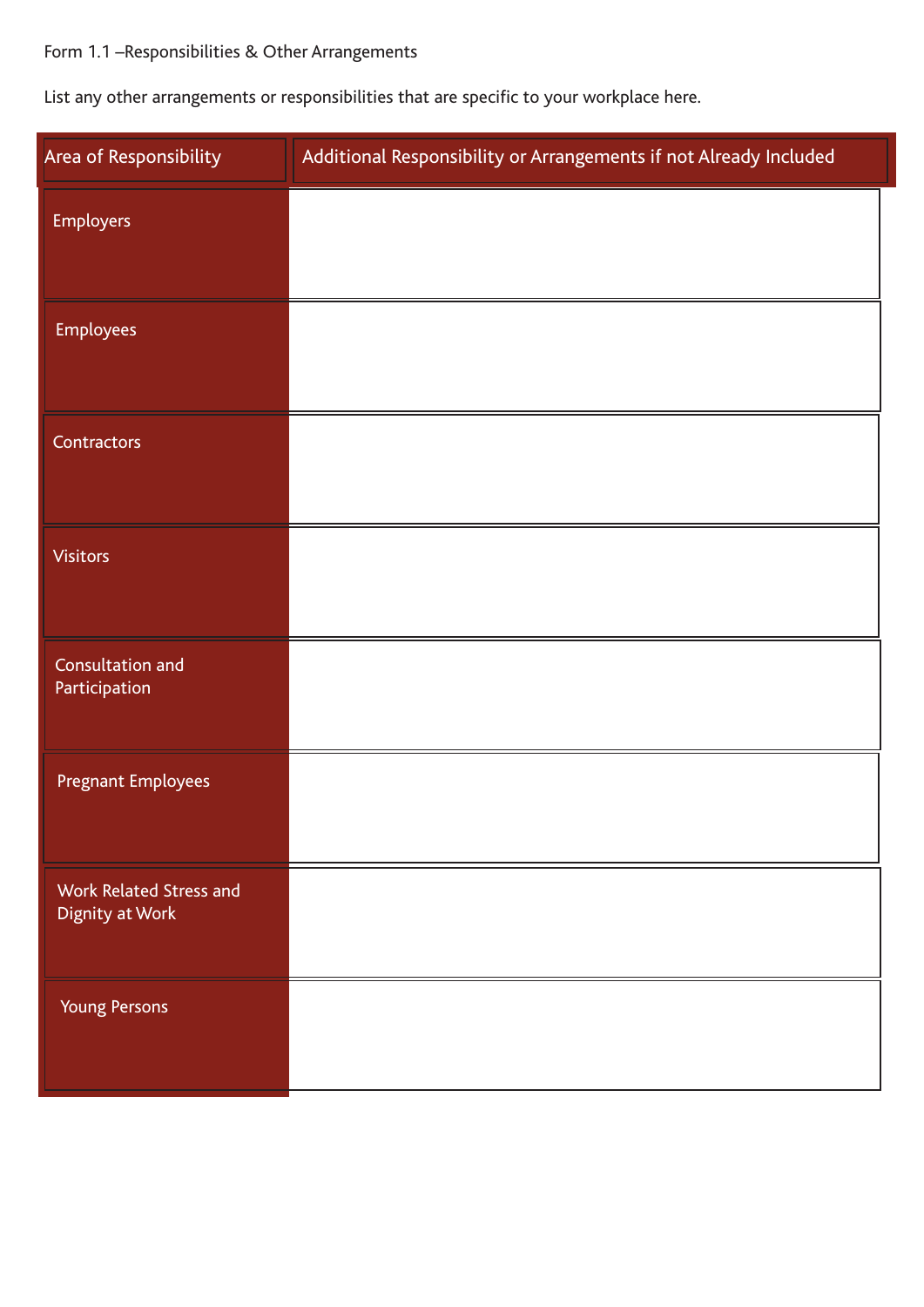Form 1.2 – List of Persons Identified as Being Responsible for Health & Safety Tasks

|     | No. Tasks (Non-Exhaustive)                                                                                                                                       | Responsible Person (Where Required) Signature |
|-----|------------------------------------------------------------------------------------------------------------------------------------------------------------------|-----------------------------------------------|
| 1.  | Ensuring our Safety Statement is accessible and<br>available to all.                                                                                             |                                               |
| 2.  | Person responsible for managing and co-ordinating<br>work activities.                                                                                            |                                               |
| 3.  | Ensuring records are maintained such as training<br>and provision of PPE.                                                                                        |                                               |
| 4.  | Ensuring forms and registers are collected and<br>filled out as required.                                                                                        |                                               |
| 5.  | Ensuring Safety Data Sheets are available and<br>appropriate control measures implemented as<br>required.                                                        |                                               |
| 6.  | Ensuring accidents are investigated and reported,<br>and remedial measures implemented to prevent<br>re-occurrence.                                              |                                               |
| 7.  | Ensuring risk assessments are carried out and<br>updated as necessary.                                                                                           |                                               |
| 8.  | Ensuring the upkeep and maintenance of welfare<br>facilities.                                                                                                    |                                               |
| 9.  | Ensuring the upkeep of First Aid Box and ordering<br>of first aid supplies.                                                                                      |                                               |
| 10. | Co-ordinating and managing training requirements.                                                                                                                |                                               |
| 11. | Ensuring the upkeep and maintenance of the<br>premises. Co-ordinating contractors' activities.                                                                   |                                               |
| 12. | Managing provision of emergency equipment<br>and co-ordinating procedures including provision<br>of fire extinguishers, fire drill, evacuation planning,<br>etc. |                                               |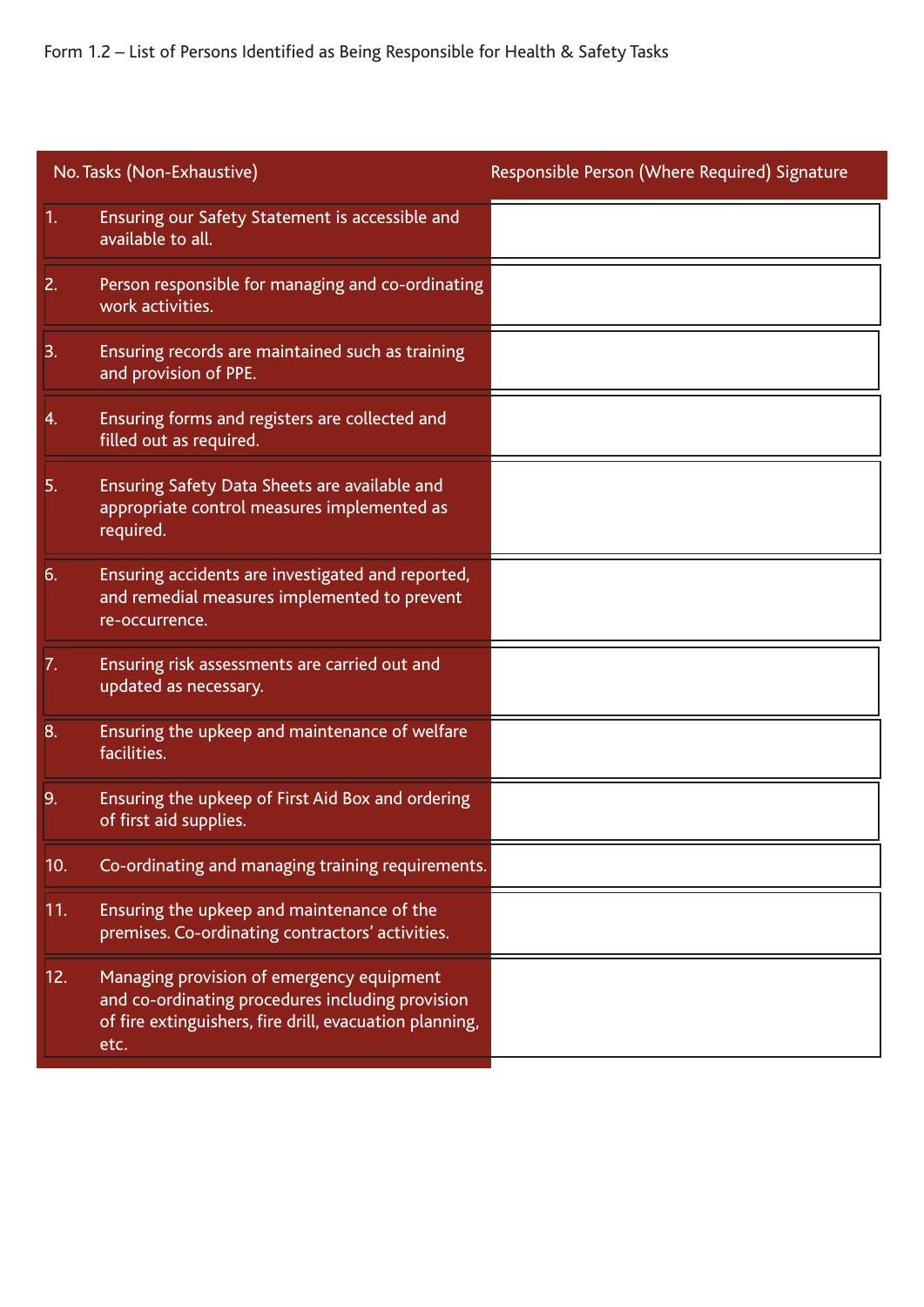## Form 1.3 – Personal Protective Equipment Register

| Personal Protective Equipment Register |                     |      |           |
|----------------------------------------|---------------------|------|-----------|
| Name                                   | <b>PPE Received</b> | Date | Signature |
|                                        |                     |      |           |
|                                        |                     |      |           |
|                                        |                     |      |           |
|                                        |                     |      |           |
|                                        |                     |      |           |
|                                        |                     |      |           |
|                                        |                     |      |           |
|                                        |                     |      |           |
|                                        |                     |      |           |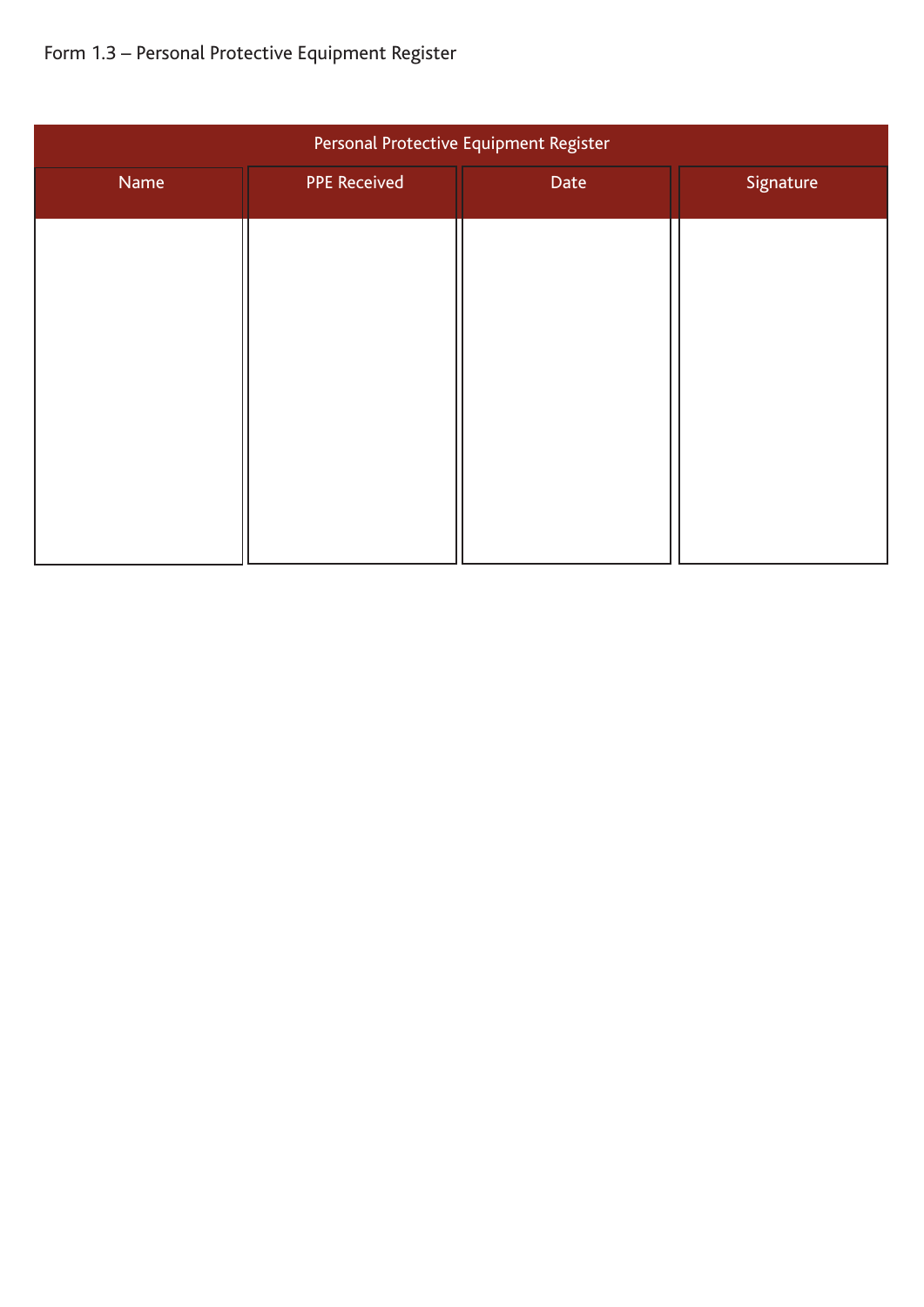## Form 1.4 – Training Register

| No. | Name | <b>Type of Training</b> | <b>Training Provider</b> | <b>Expiry Date</b> |
|-----|------|-------------------------|--------------------------|--------------------|
|     |      |                         |                          |                    |
|     |      |                         |                          |                    |
|     |      |                         |                          |                    |
|     |      |                         |                          |                    |
|     |      |                         |                          |                    |
|     |      |                         |                          |                    |
|     |      |                         |                          |                    |
|     |      |                         |                          |                    |
|     |      |                         |                          |                    |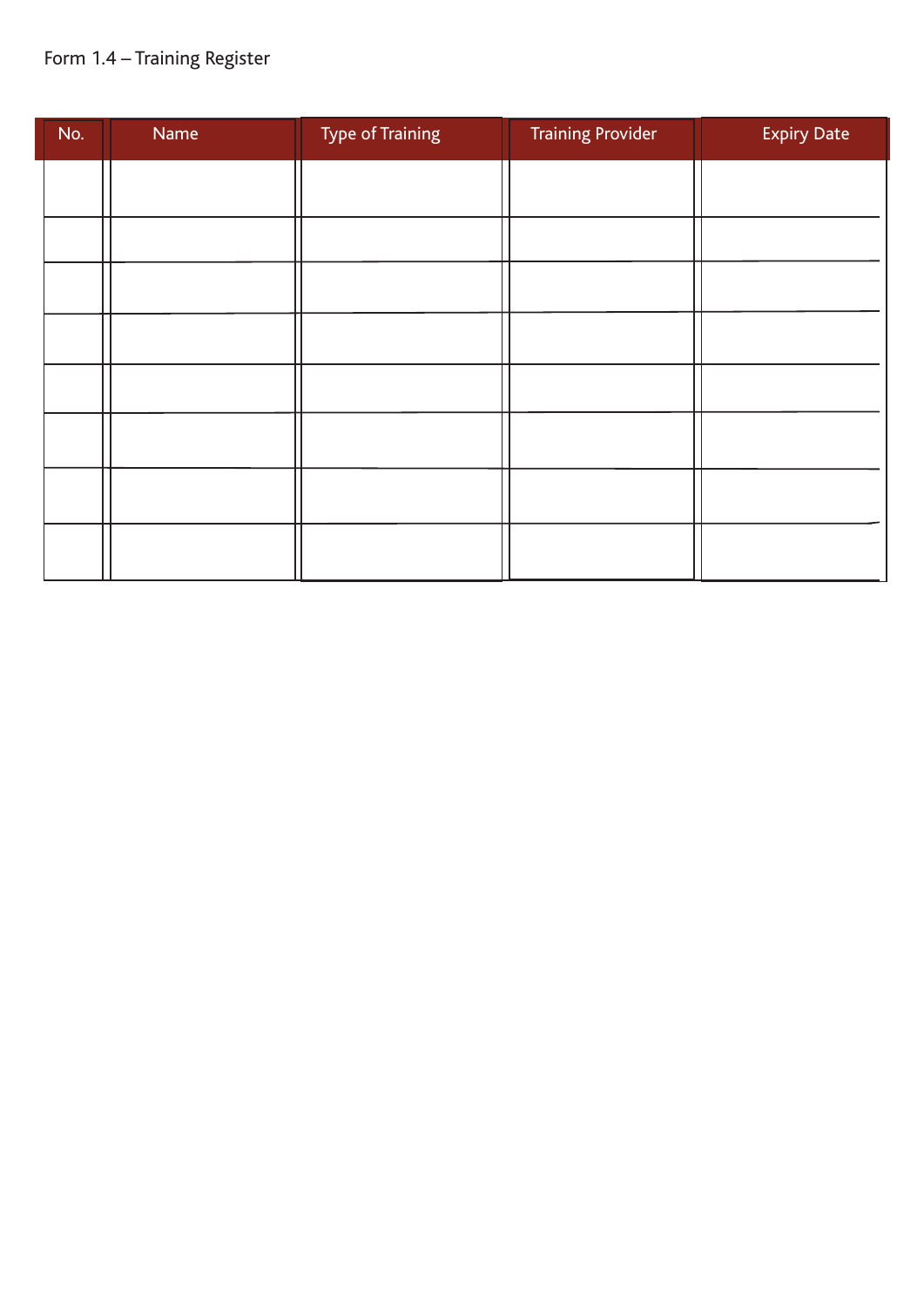## Assembly Point

| <b>Emergency Information</b>                                  |                                   |  |
|---------------------------------------------------------------|-----------------------------------|--|
| <b>Occupational First Aider</b>                               |                                   |  |
| <b>Location of First Aid Box</b>                              |                                   |  |
| <b>Nearest Hospital/A&amp;E</b>                               | Connolly Hospital, Blanchardstown |  |
| <b>Local Doctor</b>                                           |                                   |  |
| <b>Emergency Services</b><br>Ambulance<br><b>Fire Brigade</b> | 112                               |  |
| <b>Garda Station</b>                                          | 01 6667000 Blanachardstown        |  |
| <b>ESB Networks</b>                                           | 1850 372 999                      |  |
| <b>Bord Gáis</b>                                              | 1850 205 050                      |  |
| Eir                                                           | 1901                              |  |
| <b>Health &amp; Safety Authority</b>                          | 1890 289 389                      |  |
|                                                               |                                   |  |
|                                                               |                                   |  |